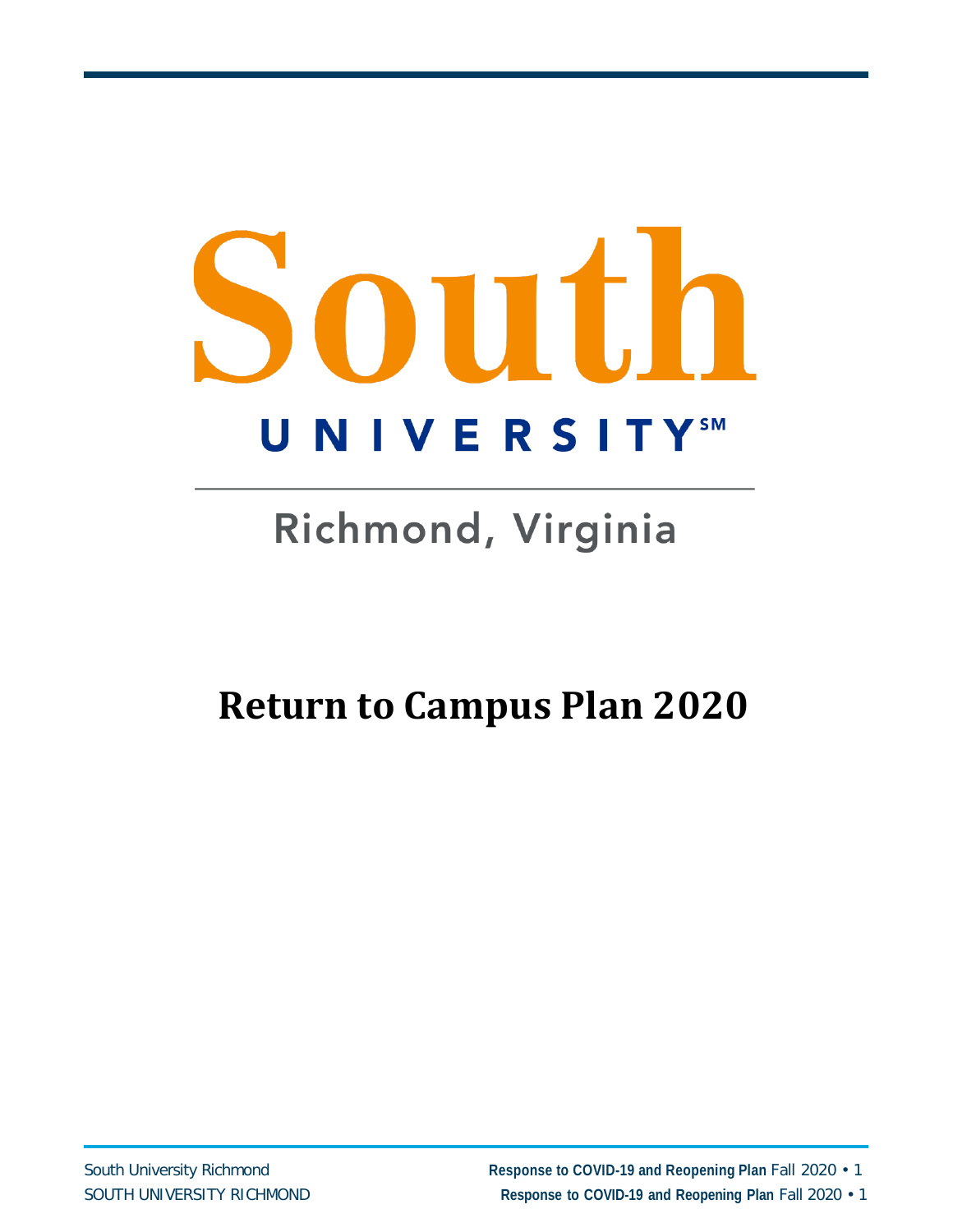#### **SOUTH UNIVERSITY RICHMOND (SURI)**

#### **Response to COVID-19 and Reopening Plan Fall 2020 Under review by the State Council of Higher Education for Virginia July 6, 2020**

On June 11, 2020, Governor Ralph Northam, anticipating that conditions at the state, regional and local levels are conducive to South University Richmond conducting in-person instruction and on-campus educational operations in the 2020-2021 academic year, South University Richmond submits the following reopening plan for state compliance review by the State Council for Higher Education in Virginia.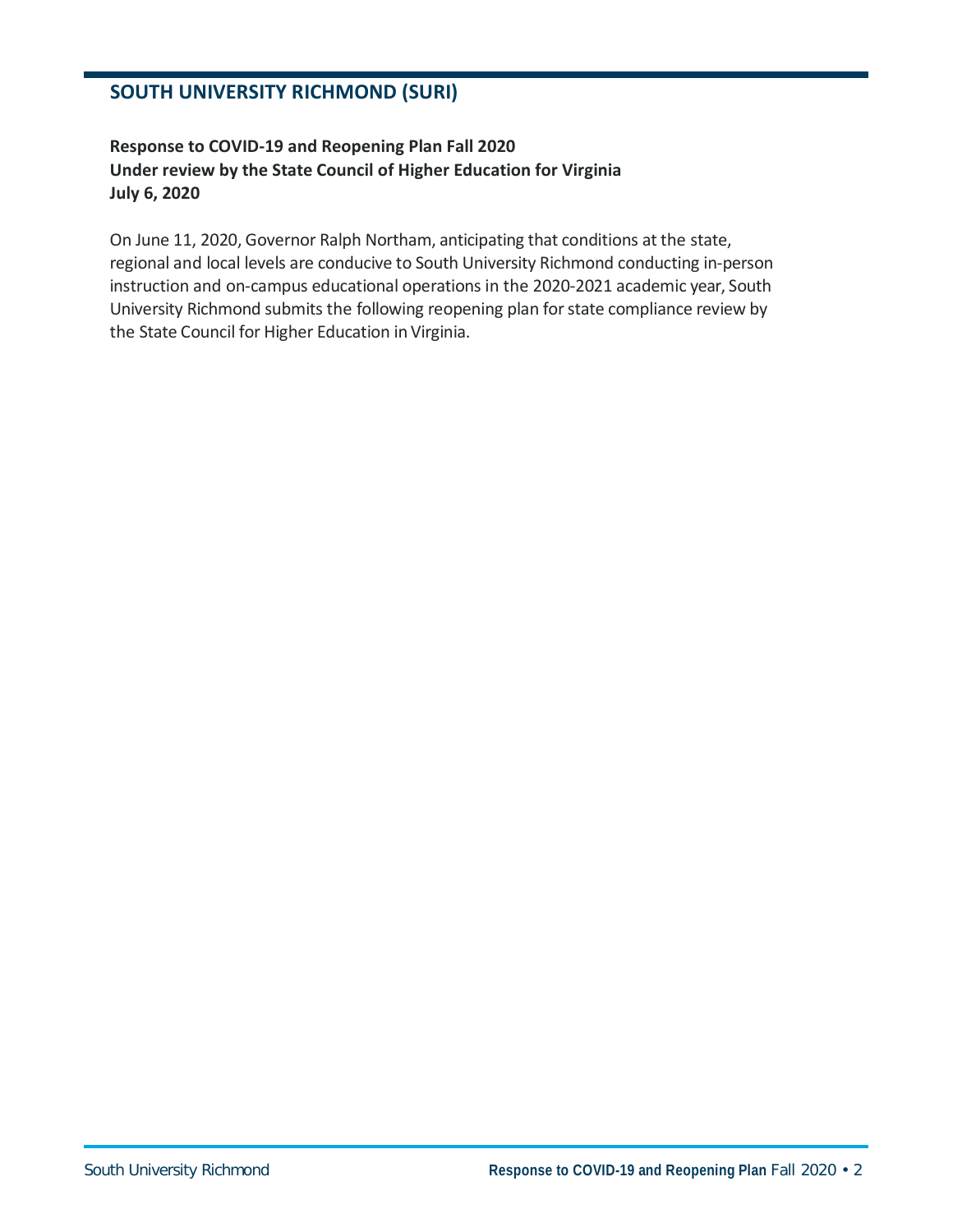# **TABLE OF CONTENTS**

#### **SECTION A. Response to COVID-19**

| 1. Establishment of a COVID-19 coordinator/campus-wide team.                                                                                                                                                                                                                                                                                                                                       | 5  |  |  |
|----------------------------------------------------------------------------------------------------------------------------------------------------------------------------------------------------------------------------------------------------------------------------------------------------------------------------------------------------------------------------------------------------|----|--|--|
| 2. Contact information and procedures for reaching the local health departments                                                                                                                                                                                                                                                                                                                    |    |  |  |
| 3. Students' initial return to campus (such as initial screening, move-in)                                                                                                                                                                                                                                                                                                                         |    |  |  |
| 4. Education/training of students                                                                                                                                                                                                                                                                                                                                                                  |    |  |  |
| 5. Physical Distancing according to CDC guidance                                                                                                                                                                                                                                                                                                                                                   |    |  |  |
| a. Strategies to allow physical distancing in classroom<br>b. Social Distancing considerations outside the classroom<br>Restrict occupancy/stagger use of communal, shared spaces such as lounges,<br>C.<br>exercise rooms, dining halls<br>d. Limitations on size of gatherings.<br>Strategies for food dining services should be consistent with plans to optimize<br>e.<br>physical distancing. | 10 |  |  |
| 6. Hygiene practices and cleaning/disinfecting protocols<br>a. SURI Student Services Offices (including faculty offices where students visit)<br>SURI Classrooms (including classrooms with computer labs)<br>b.<br><b>SURI Laboratories</b><br>c.                                                                                                                                                 | 12 |  |  |
| d. Learning Resource Centers/Libraries<br>e. Student Centers<br><b>Breakrooms</b><br>f.<br><b>Facilities contacts at SURI</b><br>g.                                                                                                                                                                                                                                                                |    |  |  |
| 7. Housing                                                                                                                                                                                                                                                                                                                                                                                         | 15 |  |  |
| 8. Consideration of vulnerable individuals (e.g. 65 years or older, underlying health<br>conditions)                                                                                                                                                                                                                                                                                               | 15 |  |  |
| 9. International student considerations                                                                                                                                                                                                                                                                                                                                                            | 16 |  |  |
| 10. Partnership and communication/information sharing with local community, health<br>systems and other stakeholders.                                                                                                                                                                                                                                                                              | 16 |  |  |
| 11. Face coverings (students, faculty and staff)                                                                                                                                                                                                                                                                                                                                                   | 27 |  |  |
| a. Plans submitted by each institution should include information on how it<br>intends to teach/reinforce the use of face coverings among students, faculty,<br>and staff.                                                                                                                                                                                                                         |    |  |  |
| For faculty, cloth face coverings should be worn in times when at least six<br>b.<br>feet physical distancing cannot be maintained.                                                                                                                                                                                                                                                                |    |  |  |
| Students should be encouraged to wear cloth face coverings in times when at<br>c.<br>least six feet of physical distance cannot be maintained.                                                                                                                                                                                                                                                     |    |  |  |
| d. Institutions should consider adopting relevant business-sector guidance for<br>staff regarding the use of face coverings (e.g. fitness center, dining, student                                                                                                                                                                                                                                  |    |  |  |
| services, etc.). Face coverings should be worn in public-facing areas and in<br>office spaces where six feet of physical distance cannot be maintained.                                                                                                                                                                                                                                            |    |  |  |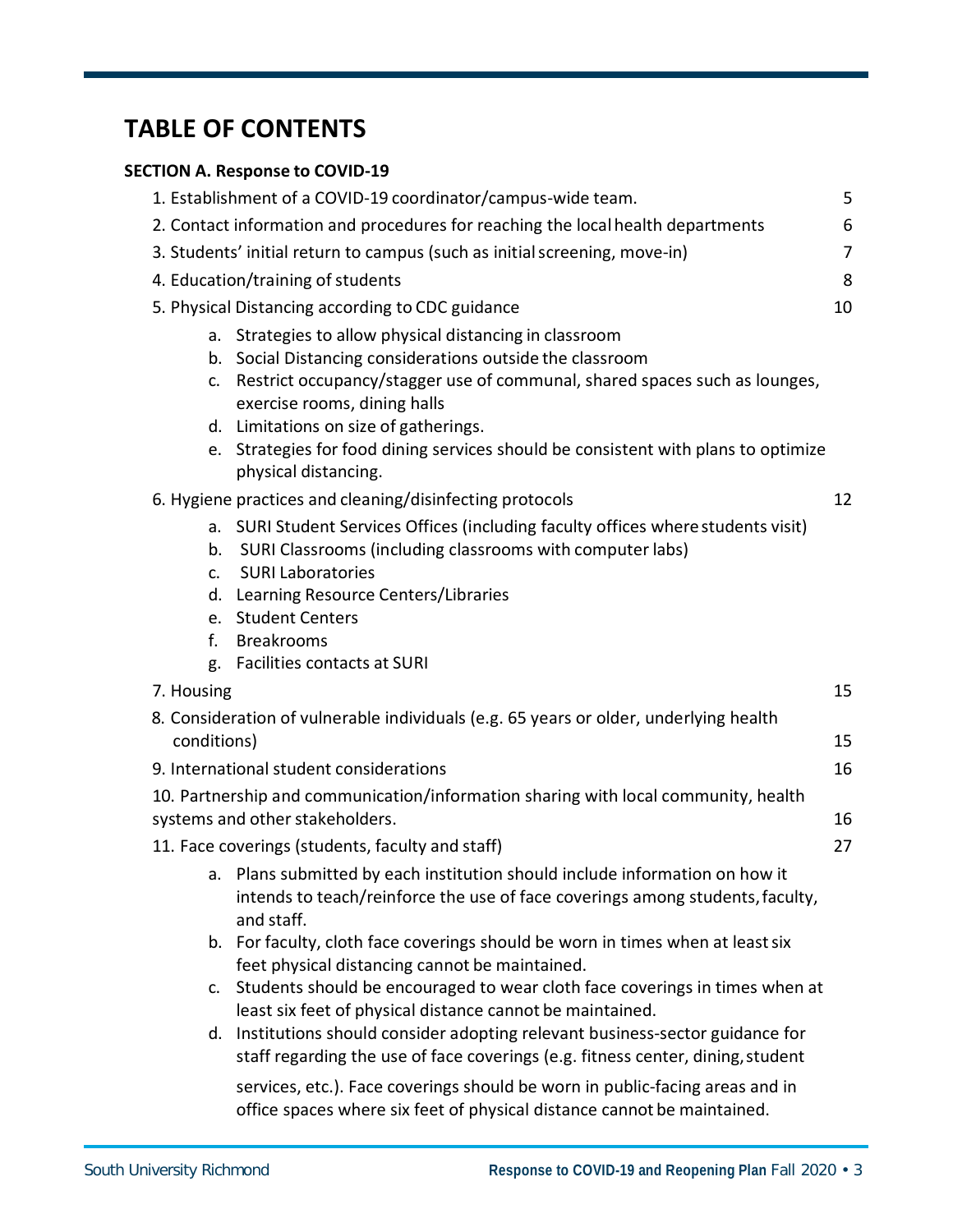| 12. Student Health Services                                                                                                                                                                                     | 21 |
|-----------------------------------------------------------------------------------------------------------------------------------------------------------------------------------------------------------------|----|
| 13. Large events, including athletic events, and others such as ceremonies or<br>performances                                                                                                                   | 21 |
| 14. Communications strategy                                                                                                                                                                                     | 21 |
| 15. Orientation and education/training, including anti-stigma training                                                                                                                                          | 24 |
| <b>SECTION B: MONITORING HEALTH CONDITIONS TO DETECT INFECTION</b>                                                                                                                                              |    |
| 1. Daily health screening questions and/or other health monitoring approaches that can<br>be used to monitor health of the campus population.                                                                   | 25 |
| 2. Campus level syndromic (disease) surveillance using electronic health record data or<br>other disease surveillance methods as feasible.                                                                      | 27 |
| 3. Establishment of a testing strategy.                                                                                                                                                                         | 27 |
| SECTION C: CONTAINMENT TO PREVENT SPREAD OF DISEASE WHEN DETECTED                                                                                                                                               |    |
| 1. Partnership with VDH for contact tracing                                                                                                                                                                     | 28 |
| 2. Quarantining and isolating                                                                                                                                                                                   | 28 |
| 3. Campus outbreak management                                                                                                                                                                                   | 29 |
| 4. Partnership with local health systems to ensure care for symptomatic individuals as<br>needed. (e.g. a local health system representative could serve on the COVID-19 team)                                  | 29 |
| <b>SECTION D: SHUTDOWN CONSIDERATIONS IF NECESSITATED BY SEVERE CONDITIONS</b><br><b>AND/OR PUBLIC HEALTH GUIDANCE</b>                                                                                          |    |
| 1. Plans regarding the criteria and process for campus dismissals or shutdowns.<br>Decisions regarding dismissals and shutdowns should be made in consultation with local<br>and state public health officials. | 30 |
| 2. Nature of reduced campus activity in the event of severe conditions/public health<br>direction or guidance.                                                                                                  | 31 |
| 3. Considerations regarding student health and safety on campus versus returning home. 31                                                                                                                       |    |
| 4. Communications plan for dismissals/shutdowns.                                                                                                                                                                | 31 |
| <b>Certification of plan submission</b>                                                                                                                                                                         |    |
| Appendix A: Student Return to Class Agreement                                                                                                                                                                   | 32 |
| <b>Appendix B: Faculty Guidelines</b>                                                                                                                                                                           | 34 |
| Appendix C: COVID-19 Request Form                                                                                                                                                                               | 35 |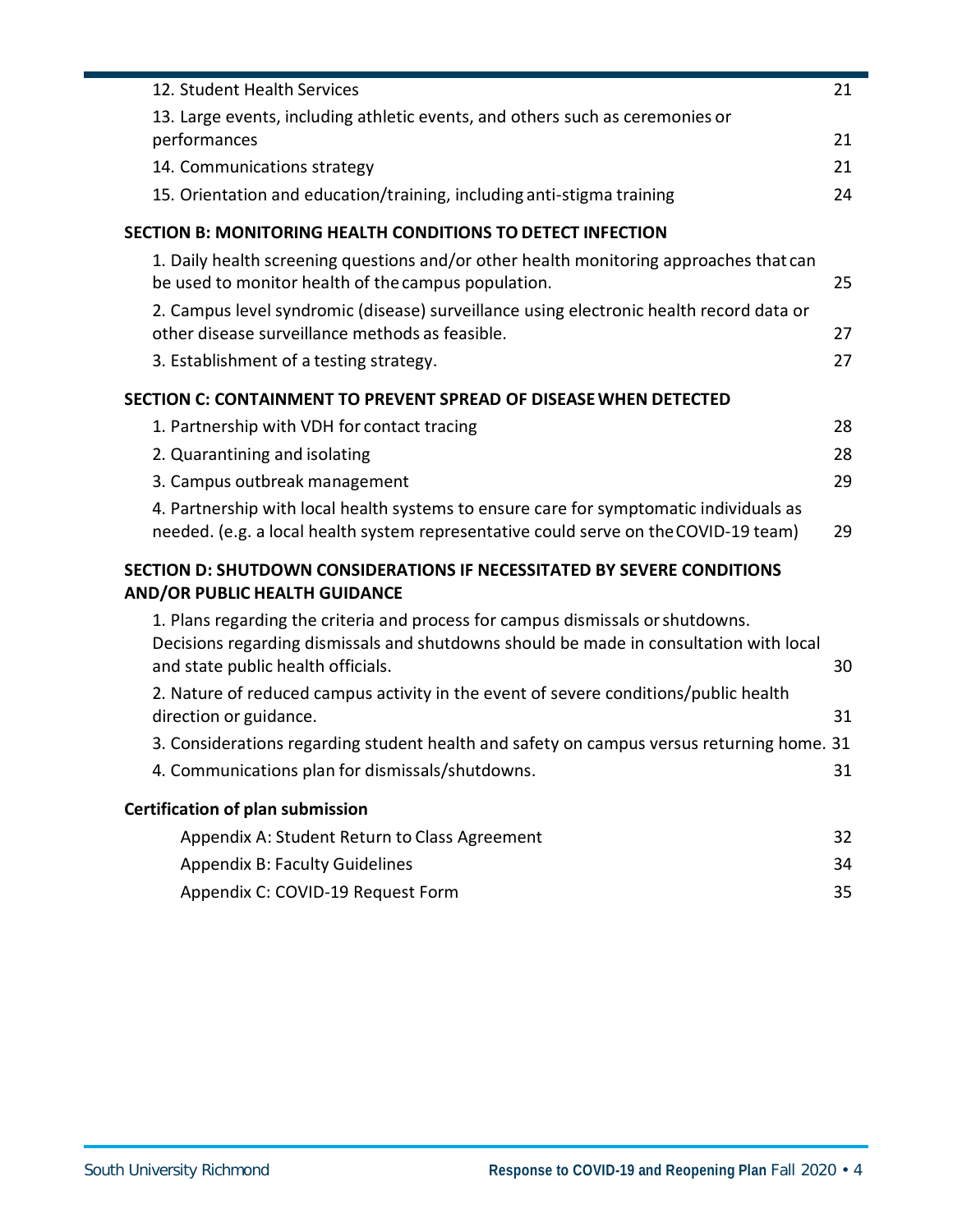# **SECTION A. RESONSE TO COVID-19**

# **1. Establishment of a COVID-19 coordinator/campus-wide team.**

- South University COVID-19 Multidisciplinary Health Professions sub-group:
	- Gina Scarboro (lead), Dean of the College of Health Professions, DBA, CAA
	- Margaret Andrews, Assistant Dean, College of Nursing, DNP, RN, LNP, WHNP-BC, FNP-BC, CNE, CDP
	- Elizabeth Kostal, MD, Academic Program Director, Health Sciences & Public Health
	- Angelique Pereira, Pharm.D., BCPS, Assistant Professor of Pharmacy Practice, School of Pharmacy
	- Kristen Smethurst, PA-C, Director of Didactic Education, Physician Assistant Program, West Palm Beach
	- Lilia Macias-Moriarty, Ph.D., M.P.H., Associate Professor of Pharmaceutical Sciences, School of Pharmacy
	- Sandra Tucker, MSN, RN, CNE, Undergraduate Nursing professor, Columbia b) South University COVID-19 Task Force
	- Dr. Steven K. Yoho, Chancellor
	- Dr. Brian McAulay, Vice Chancellor for Academic Affairs
	- Alisa Krouse, Vice Chancellor for Student Success and Administration
	- Lynne Haines, Vice Chancellor for Human Resources
	- Jennifer Flatt, Director of Local Marketing
	- Jocelyn Piccolo, Executive Assistant to the Chancellor
- South University Richmond Campus Team
	- Jason Crittenden, Campus Director
	- Page Robbins, Business & Facilities Manager
	- Jessica Shrader, Physical Therapist Assistant Faculty member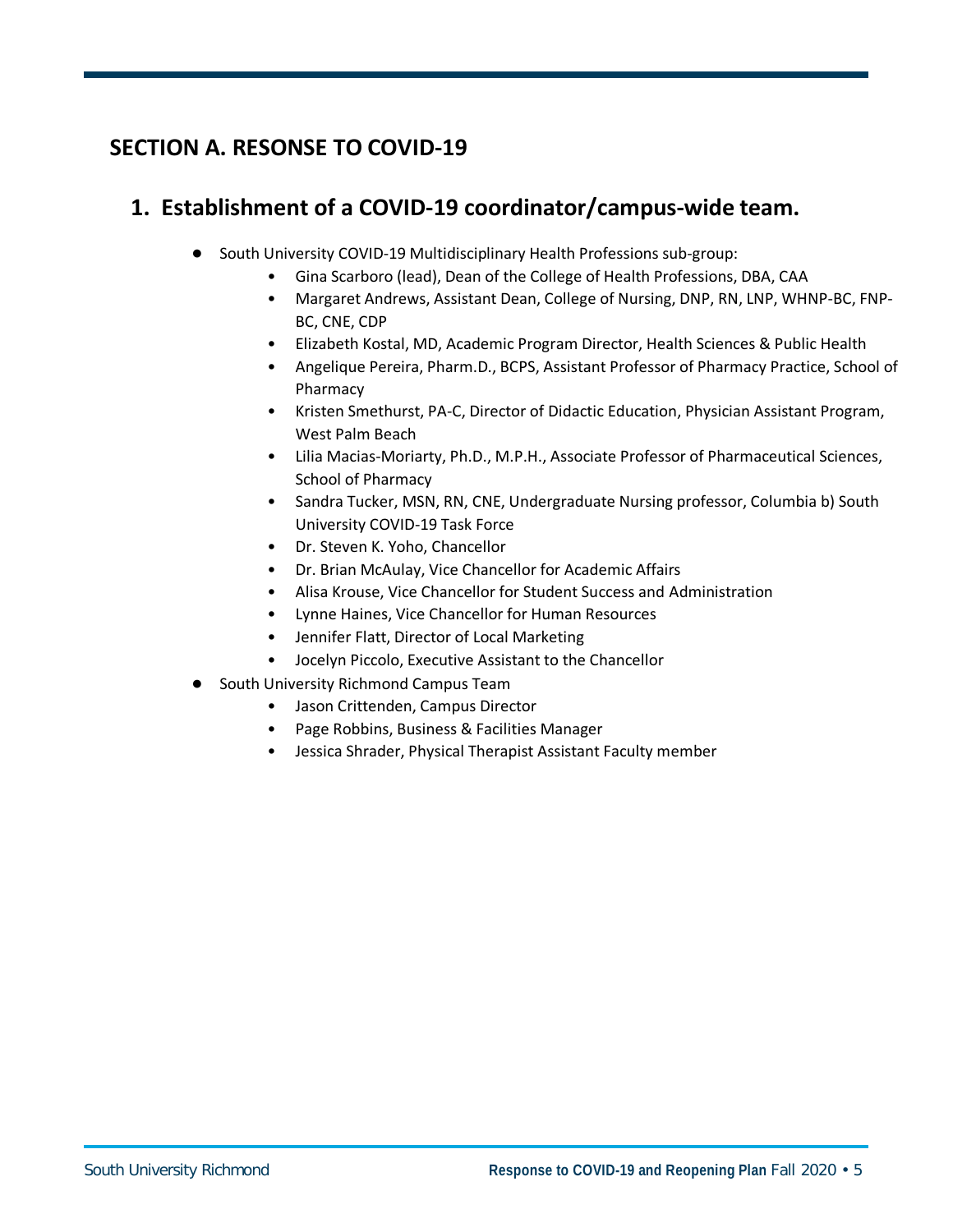# **2. Contact information and procedures for reaching the local health departments**

South University, Richmond has designated the college officials who are to be contacted by VDH.

- **Employees:** Lynne Haines, AVP for Human Resources, lhaines@southuniversity.edu
- **Students:** Jason Crittenden, jcrittenden@soutuniversity.edu

If a faculty, staff member, or visitor indicates that they may have been exposed to coronavirus, advise the employee to immediately contact his/her medical provider who will make an assessment and report potential exposure to the local health department. If a student indicates that they may have been exposed to coronavirus, advise the student to immediately contact his/her medical provider who will make an assessment and report potential exposure to the local health department.

| <b>HEALTH DISTRICT</b>            | <b>PUBLIC HEALTH</b>                 | <b>PHONE</b>   | <b>ADDRESS</b>                 |
|-----------------------------------|--------------------------------------|----------------|--------------------------------|
| <b>Central Region Emergency</b>   | Mike Magner                          | 804-864-7486 w | 8600 Dixon Powers Dr.,         |
| Coordinator                       | michael.magner@vdh.virginia.gov      |                | Henrico, VA 23273              |
| <b>Public Information Officer</b> | Lorrie Andrew-Spear                  | 703-530-2627 w |                                |
|                                   | lorrie.andrew-spear@vdh.virginia.gov |                |                                |
| <b>Regional Epidemiologist</b>    | Angela Myrick-West                   | 804-318-8613   | 8600 Dixon Powers Dr.,         |
|                                   | angela.west@vdh.virginia.gov         |                | Henrico, VA 23273              |
| <b>Chesterfield</b>               | <b>Brian Pierce</b>                  | 804-751-4364 w | 9501 Lucy Corr Circle,         |
|                                   | brian.pierce@vdh.virignia.gov        | 804-621-6118 c | Chesterfield, VA 23832         |
| <b>Goochland and Hanover</b>      | Steve Rykal                          | 804-365-4345 w | 12312 Washington Highway       |
|                                   | steven.rykal@vdh.virginia.gov        | 804-840-3695 c | Ashland, VA 23005              |
| Henrico                           | David Calkins                        | 804-501-7250 w | <b>Human Services Building</b> |
|                                   | david.calkins@vdh.virignia.gov       |                | 8600 Dixon Powers Dr.,         |
|                                   |                                      |                | Henrico, VA 23273              |
| Petersburg                        | Deborah Whitacre                     | 804-862-8903 w | 301 Halifax Street             |
|                                   | deborah.whitacre@vdh.virignia.gov    |                | Petersburg, VA 23803           |
|                                   |                                      |                |                                |
| <b>Richmond</b>                   | Patrick Holland                      | 804-205-3500 w | 400 East Cary Street           |
|                                   | patrick.holland@vdh.virginia.gov     |                | Richmond, VA 23219             |
|                                   |                                      |                |                                |

#### **Virginia Department of Health - Regional/Local Health District Contact Information**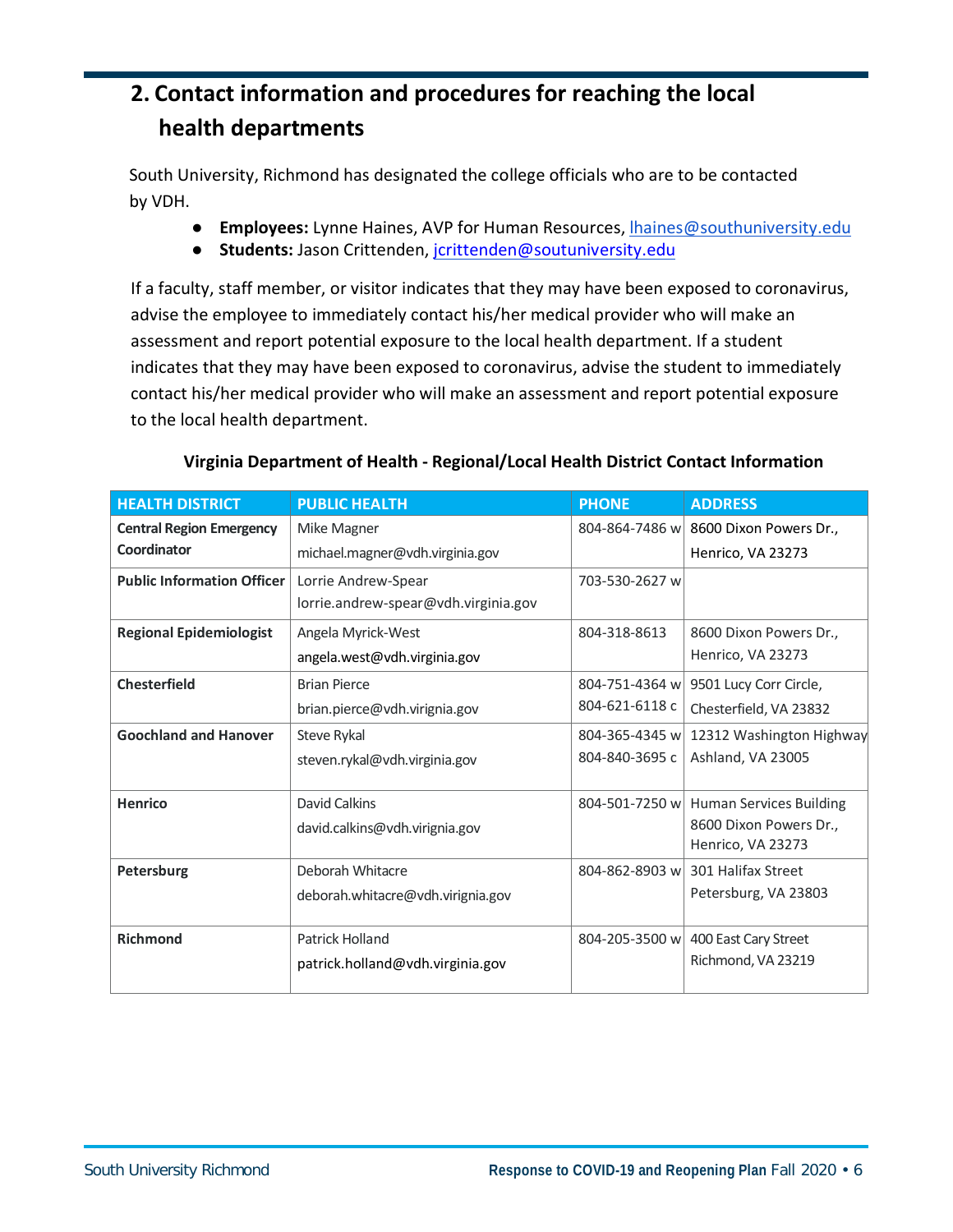# **3. Students' initial return to campus (such as initial screening, move-in)**

South University's Fall quarter begins October 3rd and with an intention of offering classes in a face-to-face environment for those classes that fall under the 'Lab' heading. All other courses will courses will be delivered in a virtual format, thereby reducing the number of faculty, staff, and students on campus.

The University will provide instructions and protocols for on-campus lab participation that adhere to the most current CDC , federal and state guidelines, including the use of personal protective equipment (PPE) and social distancing.

Staff and faculty working at the campus, along with students and visitors, will continue checking in and out at the front desk. Everyone will utilize social distancing practices staying six feet apart, avoiding gatherings, frequently washing hands and electively wearing masks.

Precautions have been implemented to increase cleaning and disinfecting campus common spaces, including all doors, labs, restrooms, lobbies and break rooms. Interior office spaces will be cleaned and disinfected upon request. Hand sanitizer and masks are available for students, staff and visitors.

Students returning to campus to participate in lab-based instruction can expect to acknowledge their responsibility to adhere to all safety precautions, including staying home if sick or symptomatic, utilizing social distancing, complying with temperature checks and wearing provided Personal Protective Equipment. No more than nine students and one faculty member will be allowed in a lab at a time. There will be time allowed between small groups exiting and entering lab classrooms to allow for proper cleaning.

In between use, labs will be cleaned and disinfected with a quality commercial grade disinfectant product that is fast, safe and effective.

Following steps to support health and safety of our campus community and Pursuant to Phase 2 of Governor Northam's Forward Virginia Blueprint, students will follow the following guidelines:

- Students, faculty, and staff on the campus will practice physical distancing and remain at least six feet apart.
- Face coverings will be required inside buildings and classrooms. Students will not be admitted to class without appropriate face coverings.
- Plexiglass shields are installed for all front facing employees on campus during this phase.
- Cleaning and disinfecting protocols will continue as described in section A6.
- Students will be informed of how to maintain safe habits prior to returning to campus by being required to review the student return to campus advisory.
- Objects that could potentially be shared will be removed from public areas (i.e. pens).
- Computers will be cleaned and disinfected after each use.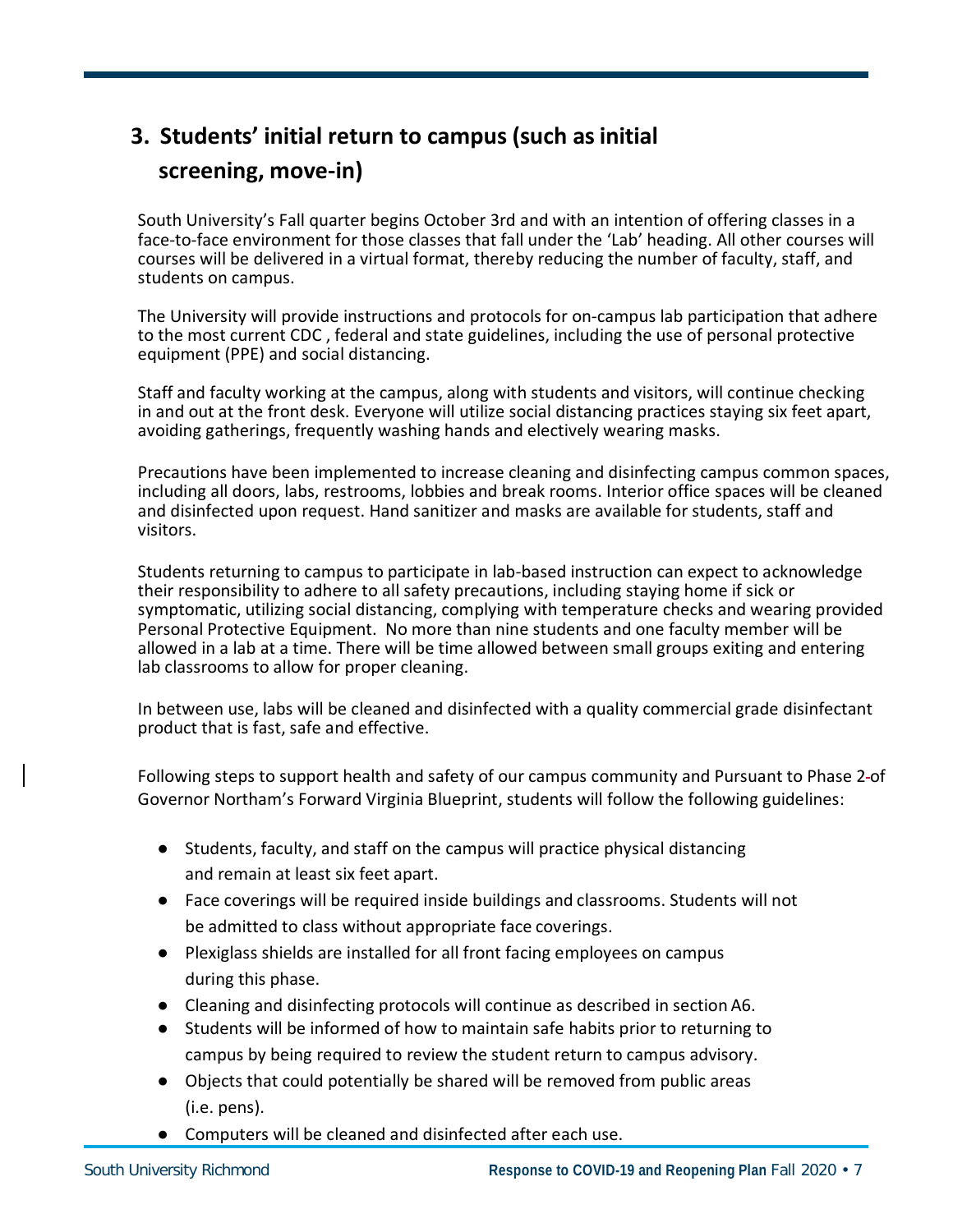● Masks will be available to faculty, staff, students, and guests whodonot have appropriate face coverings or access to face coverings.

# **4. Education/training of students**

The CDC recommends community mitigation activities that slow the spread of the disease. Therefore, South University, Richmond will employ the following educational procedures:

- New-student orientation will provide students with information related to best practices for mitigating the spread of COVID-19 (ex. physical distancing, face coverings, hand-washing and sanitizing).
- Faculty members will be provided with guidelines for classroom/lab instruction.
- Faculty will ensure each class/lab follows safe COVID-19 practice as prescribed by the university.
- Best practices for COVID-19 prevention, as outlined by the Centers for Disease Control and Prevention, will be provided to students through a variety of platforms, including social media, university website, and through email communication. Specific prevention information will include information directly from the CDC website.
- Students will understand the expectation to comply with CDC guidelines for physical distancing, hygiene, and safety while visiting campus.

#### **Symptoms of COVID-19 – According to the CDC**

People with COVID-19 have had a wide range of symptoms reported – ranging from mild symptoms to severe illness. Symptoms may appear 2-14 days after exposure to the virus. People with these symptoms may have COVID-19:

- Fever or chills
- Cough
- Shortness of breath or difficulty breathing
- Fatigue
- Muscle or body aches
- Headache
- New loss of taste or smell
- Sore throat
- Congestion or runny nose
- Nausea or vomiting
- Diarrhea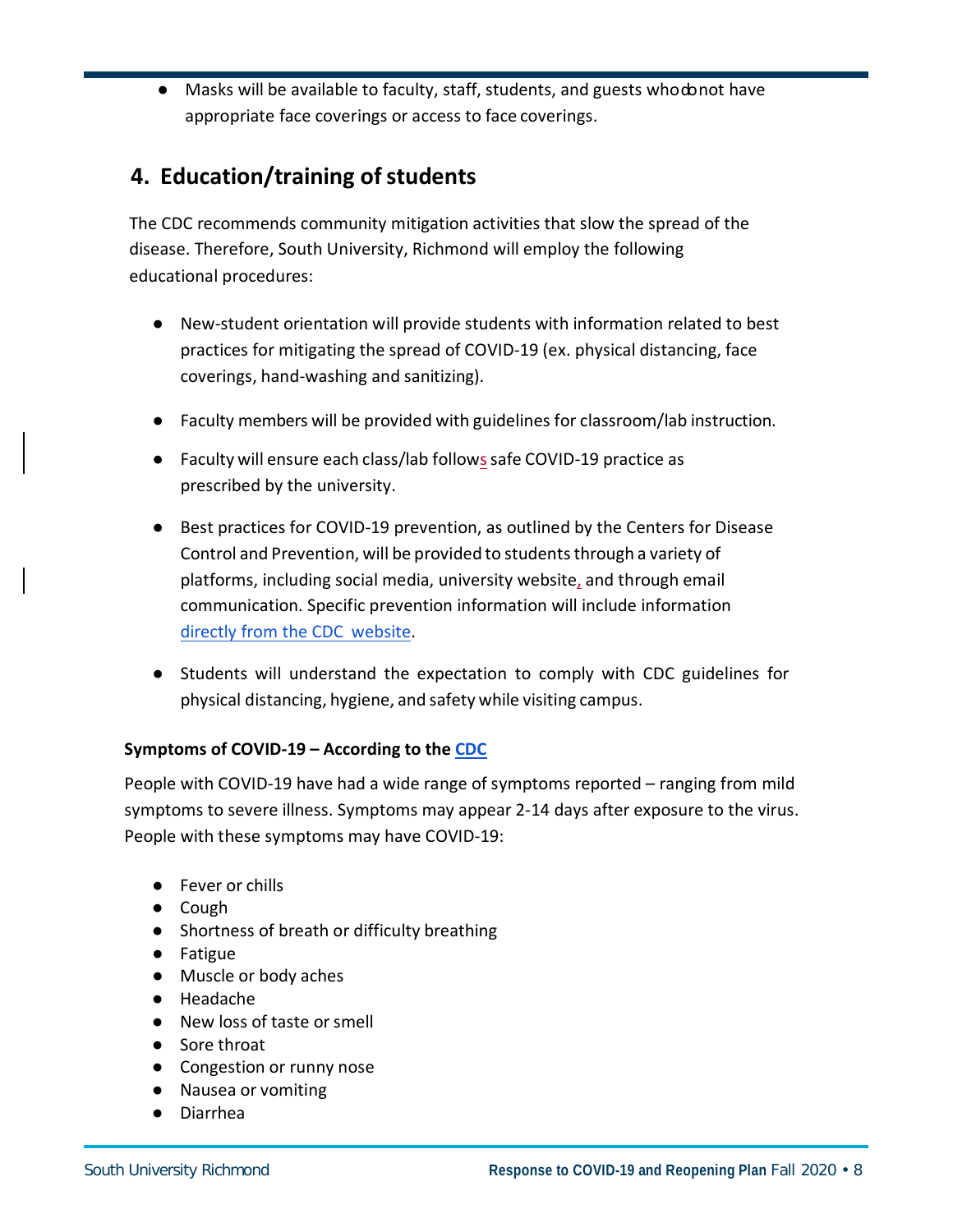#### **Student and Employee Daily Self Check Information**

Students, employees, or guests of South University, Richmond are asked to selfmonitor and self-screen before each time they come to campus.

According to the Virginia Department of Health, students, employees, and guests should not enter the facility if they answer yes to any of the following questions:

- A new fever (100.4°F or higher) or a sense of having a fever?
- A new cough that cannot be attributed to another health condition?
- New shortness of breath that cannot be attributed to anotherhealth condition?
- New chills that cannot be attributed to another health condition?
- A new sore throat that cannot be attributed to another health condition?
- New muscle aches (myalgia) that cannot be attributed to anotherhealth condition or specific activity (such as physical exercise)?
- A loss of taste or smell that cannot be attributed to another health condition?

If a student, employee, or guest of South University answers YES to any of the screening questions before coming to campus, the person should stay home and not come to campus.

#### **Proper Use of Face Coverings**

Cloth face coverings should:

- fit snugly but comfortably against the side of the face
- be secured with ties or ear loops
- include multiple layers of fabric
- allow for breathing without restriction
- be able to be laundered and machine dried without damage or change to shape

#### **Frequently Asked Questions**

#### **Should cloth face coverings be washed or otherwise cleaned regularly? How regularly?**

Yes. They should be routinely washed depending on the frequency of use.

**How does one safely sterilize/clean a cloth face covering?** A washing machine should suffice in properly washing a face covering.

**How does one safely remove a used cloth face covering?** Individuals should be careful not to touch their eyes, nose, and mouth when removing their face covering and wash hands immediately after removing.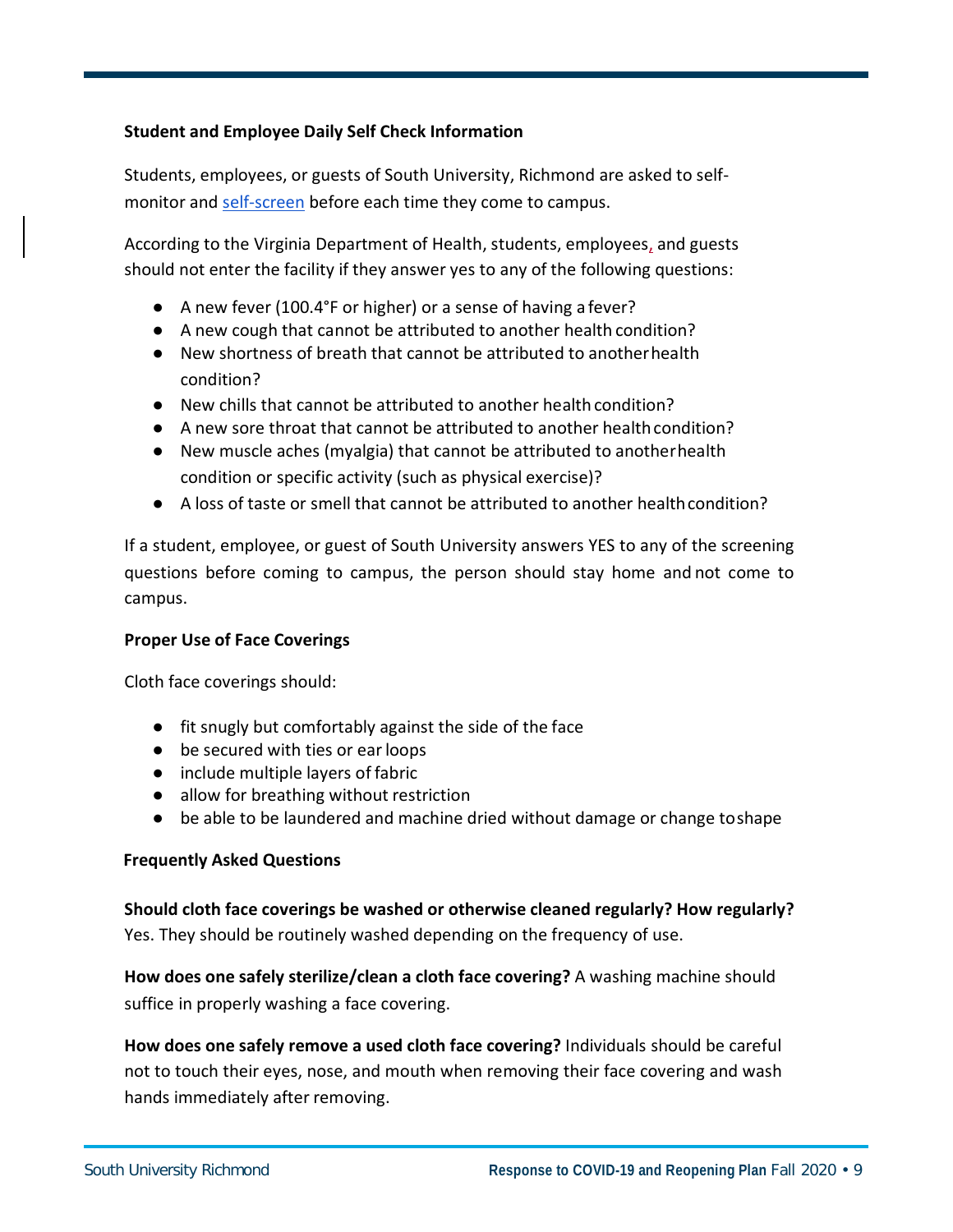#### **Hygiene**

**Cover Coughs and Sneezes:** Immediately wash your hands for at least 20 seconds after a cough or sneeze. If soap and water are unavailable, use hand sanitizer that contains at least 60% alcohol until you have access to soap and water.

**Washing Hands:** Individuals are encouraged to wash hands often for 20 seconds following these five steps every time, according to the CDC:

- 1. Wet your hands with clean, running water (warm or cold), turn off the tap, and apply soap.
- 2. Lather your hands by rubbing them together with the soap. Lather the backs of your hands, between your fingers, and under your nails.
- 3. Scrub your hands for at least 20 seconds. Need a timer? Hum the "Happy Birthday" song from beginning to end twice.
- 4. Rinse your hands well under clean, running water.
- 5. Dry your hands using a clean towel or air dry them.

#### **Coping with Fears and Stigma surrounding COVID-19**

CDC states that fear and anxiety arise from a lack of understanding and knowledge of what COVID-19 is and how it is transmitted. Fear and anxiety may lead to stigma, negative attitudes toward people, places and things, which may cause stereotyping. For these reasons, it is important to stay informed and practice self-care (physical and mental).

# **5. Physical Distancing according to CDC guidance**

#### **Strategies to allow physical distancing in classroom**

- 1. To remain in compliance with guidelines as established by the Governor's Safer at Home Phase 2, SOUTH UNIVERSITY, RICHMOND will only allow those courses that require hands-on training to be delivered face-to face and in compliance with the Centers for Disease Control and Prevention (CDC) guidelines for safety.
- 2. Additionally, South University, Richmond has limited the occupancy of classroom spaces to ensure physical distancing is maintained. South University, Richmond classrooms will be configured to respond to the ongoing coronavirus pandemic. Strategies are as follows:
	- a) The maximum number of students and faculty members in each session is ten (10) people.
	- b) Seating in classrooms will be at least 6 feet apart in all directions for lecture/discussion/skills observation.
		- a. Excess seating will be removed.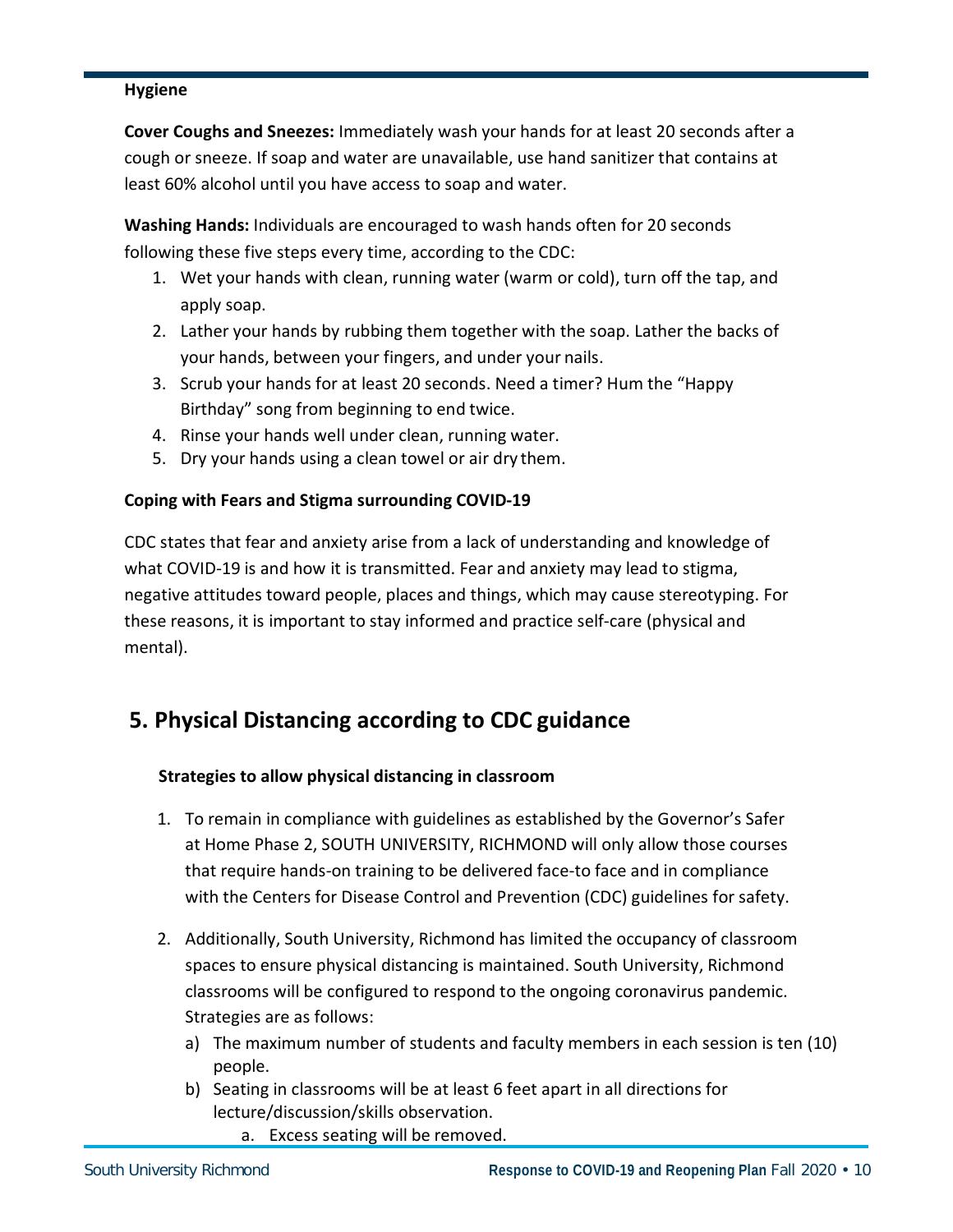- b. The floor will be taped to identify appropriate distancing if not seated.
- c) Rooms will be cleaned between groups by janitorial staff. Breaks between instructional sessions will be determined by the On-Campus Student Laboratory Coordinator.
- d) Common areas such as the student and faculty lounges will be closed.

Instructors are required to screen each student and complete a South University On- Campus Screening Form before starting each on-campus activity. Forms must be submitted to the Program Director, who will provide a digital copy of weekly results to the **On-Campus Student Laboratory Coordinator.**

#### **Social Distancing considerations outside the classroom**

- Students may only enter through one designated door in each building. They must remain six feet apart while outside until they can be screened by a facultymember.
- The use of ground-level learning spaces is preferred to avoid elevator use.
- Elevator use should be limited based on space (ideally single occupant).
- Student lounges will be closed to discourage gathering.
- Students are only permitted on campus for the duration of the learning activity.
- The use of learning spaces will be limited to minimize the burden on housekeeping.
- Students may only visit the restrooms one at a time.

#### **Student Centers**

All Student Lounges will be closed.

#### **Restrict occupancy/stagger use of communal, shared spaces such as lounges, exercise rooms, dining halls**

All common areas such as student lounges and lunch areas will remain closed

#### **Limitations on size of gatherings.**

- No events will take place that are not in compliance with the CDC recommendations and the recommended guidance by the Governor's Forward Virginia Plan.
- Regardless of the number of people allowed to socially gather, the recommended post COVID-19 South University, Richmond campus modifications will remain in effect until further notice.
- Gatherings will be limited to fewer than 50 people and student activities will remain virtual.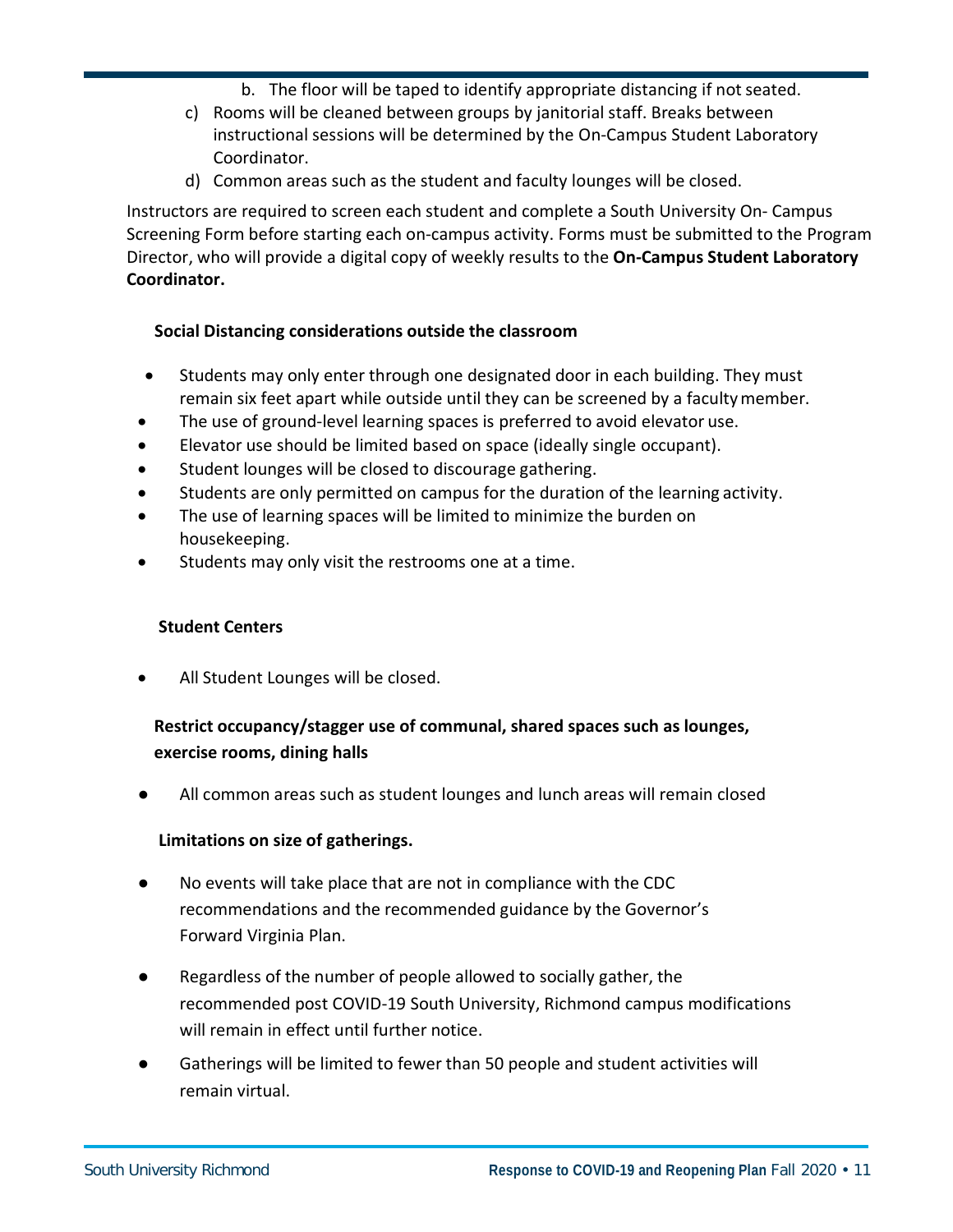**Strategies for food dining services should be consistent with plans to optimize physical distancing.**

● Food service is not provided at this location

# **6. Hygiene practices and cleaning/disinfecting protocols**

In order to maintain a clean and disinfected campus environment during business hours, the following procedures should be followed once we have transitioned any of South University, Richmond's operations back to campus.

Supplies have been ordered and are on hand to support sustained use. The full inventory of items and equipment used in classes by faculty and students will be leveraged such that there is minimal re-use where possible.

#### **South University, Richmond Student Services Offices (including faculty offices where students visit)**

- All offices where students meet with faculty or staff will be supplied with cleaning and disinfection supplies, in the form of spray bottles of disinfectant and paper towels or disinfectant wipes. In addition, a spray bottle for soapy water will be placed in every office. Cleaning: The spray bottle with soapy water will be usedfor cleaning visible dirt and grime, if necessary. Disinfecting: Next, the spray disinfectant is to be used to disinfect surfaces.
- The supervisor of each office will create a schedule for each office to ensure that cleaning duties are assigned and cleaning is occurring throughout each day.
- Each morning, someone from the office should be designated to make sure supplies are available. Contact maintenance to secure additional supplies. Due to supply- chain demands, supplies are subject to availability.

#### **South University, Richmond Classrooms (including classrooms with computer labs)**

● All classrooms where students meet with faculty or staff will be supplied with cleaning and disinfection supplies, in the form of spray bottles of disinfectant and paper towels or disinfectant wipes. In addition, a spray bottle for soapy water will be placed in every classroom or computer lab. Cleaning: The spray bottle with soapy water will be used for cleaning visible dirt and grime, if necessary. Disinfecting: Next, the spray disinfectant is to be used to disinfect surfaces.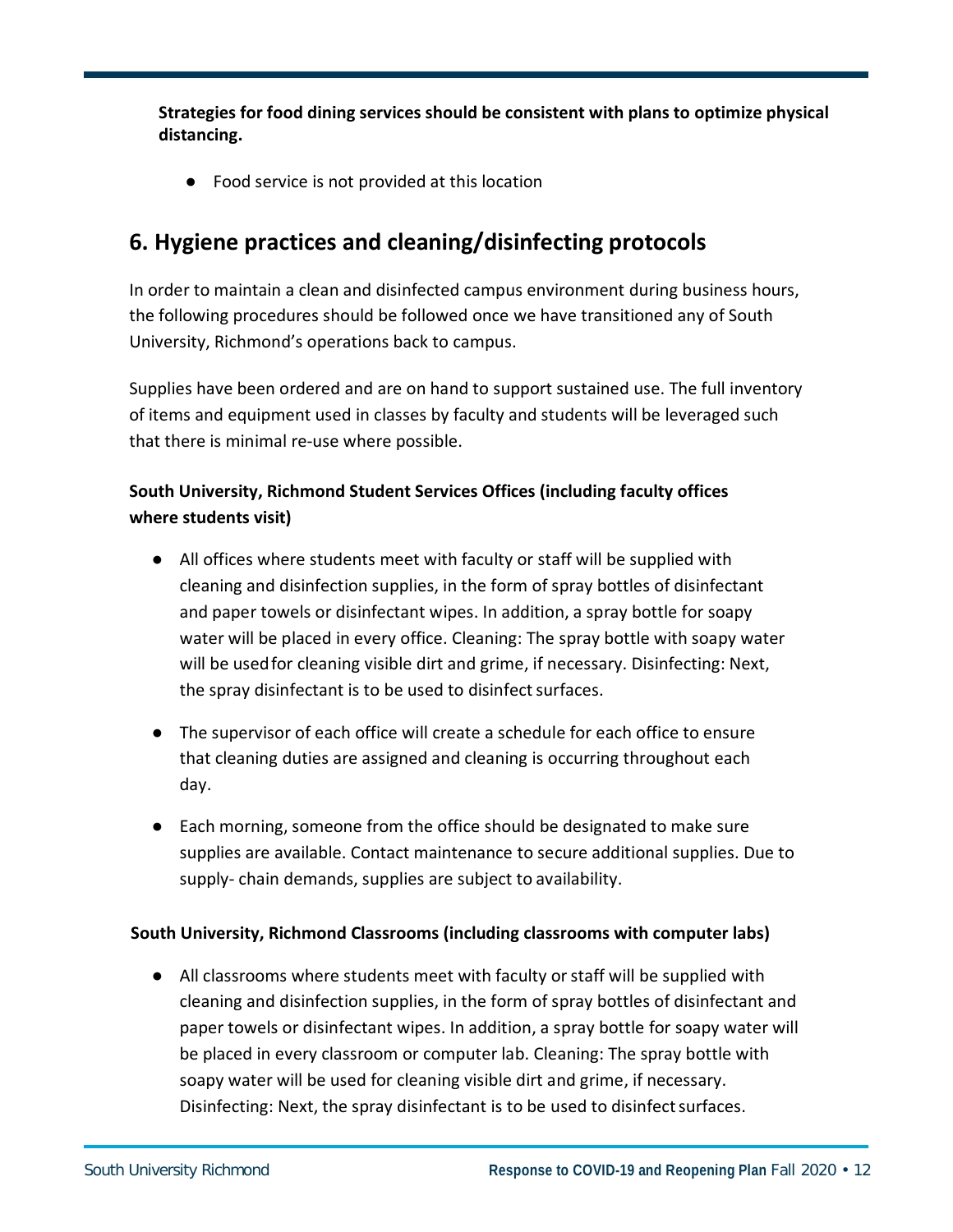- Facilities and Academics will determine which spaces will be used, ensure that cleaning duties are assigned and cleaning is occurring throughout each day between classes.
- Due to supply-chain demands, supplies are subject to availability. South University's Director of Facilities is responsible for securing those supplies and delivering them to each campus, including South University, Richmond.
- After every class session, the faculty or staff member should put on disposable gloves. South University, Richmond also recommends putting on a disposable mask or a cloth facecovering.
- The faculty or staff member should inspect the classroom. If surfaces are visibly dirty, the hard (non-porous) surfaces should be cleaned using the soap andwater solution prior to disinfection.
- Next, all hard (non-porous) surfaces in the area where students may have touched will be disinfected by using disinfectant spray and paper towels, or disinfectant wipes. These surfaces may include tables, doorknobs, light switches, countertops, handles, desks, faucets, sinks, etc.
- For electronics, such as tablets, touch screens, keyboards, and remote controls follow manufacturer's instructions for cleaning and disinfecting. If no guidance is available, use alcohol- based wipes or sprays containing at least 70% alcohol. If sprays are used, lightly spray the alcohol and dry thoroughly.
- Be sure to wash your hands immediately after removing gloves.

#### **South University, Richmond Laboratories**

- All laboratories where students meet with faculty or staff will be supplied with cleaning and disinfection supplies, in the form of spray bottles of disinfectant and paper towels or disinfectant wipes. In addition, a spray bottle for soapy water will be placed in every laboratory. Cleaning: The spray bottle with soapy water will be used for cleaning visible dirt and grime, if necessary. Disinfecting: Next, the spray disinfectant is to be used to disinfect surfaces.
- The appropriate program leader will create a schedule for each lab space to ensure that cleaning duties are assigned and cleaning is occurring throughout each day between lab sessions.
- Contact maintenance to secure additional supplies. Due to supply-chain demands, supplies are subject to availability.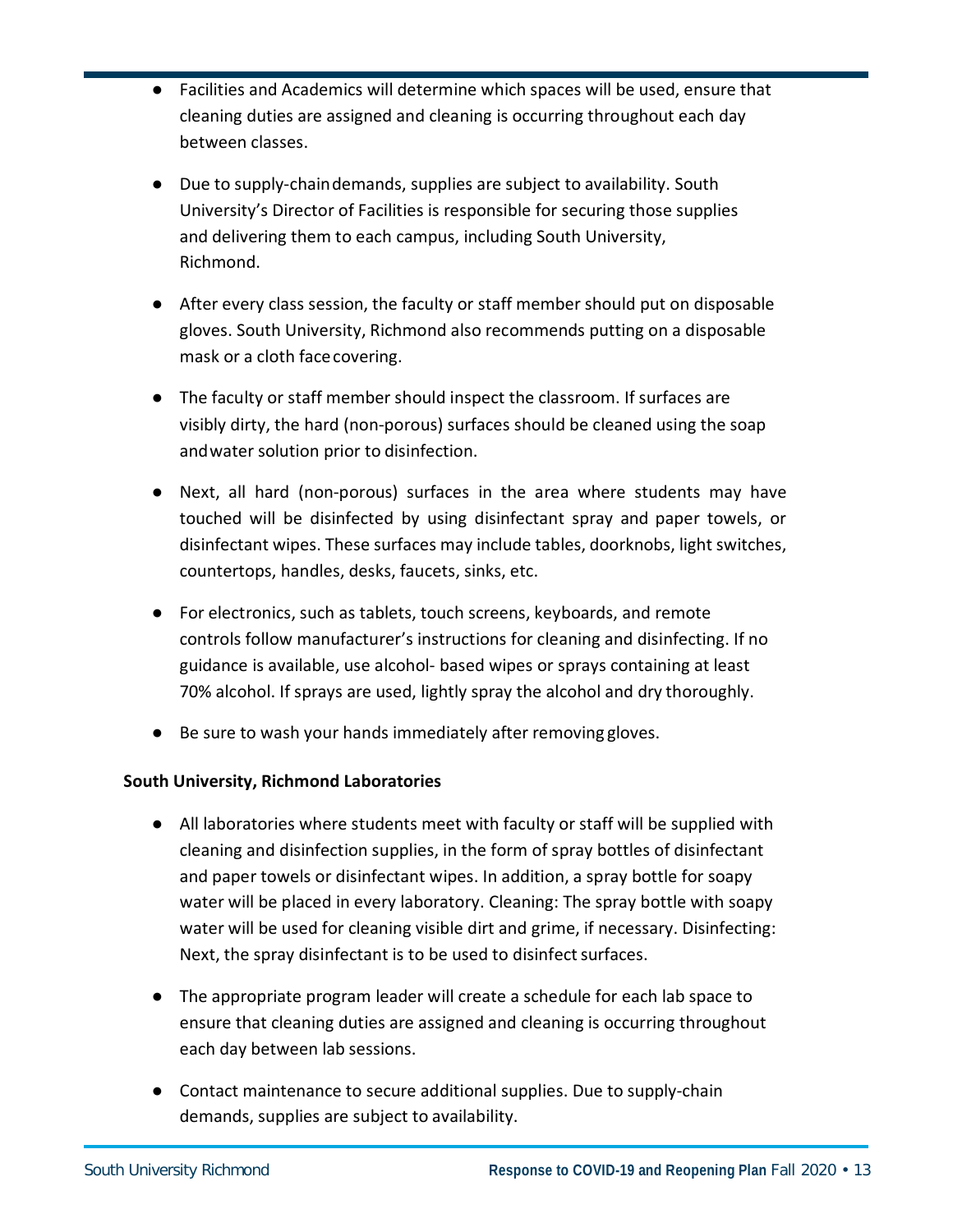- After every lab session, the faculty or staff member should put on disposable gloves. South University, Richmond also recommends putting on a disposable mask or a cloth facecovering.
- The faculty member should inspect the classroom. If surfaces are visibly dirty, the hard (non- porous) surfaces should be cleaned using the soap and water solution prior to disinfection.
- Next, all hard (non-porous) surfaces in the area where students may have touched should be disinfected by using disinfectant spray and paper towels, or disinfectant wipes. These surfaces may include tables, doorknobs, light switches, scientific equipment, countertops, handles, desks, faucets, sinks, etc.
- Many labs already have protocols for cleaning equipment after student use. Remember that COVID-19 requires disinfection as well. Review any laboratory procedures and modify them to include disinfecting protocols.
- For electronics, such as tablets, touch screens, keyboards, and remote controls follow manufacturer's instructions for cleaning and disinfecting. If no guidance is available, use alcohol- based wipes or sprays containing at least 70% alcohol. If sprays are used, lightly spray the alcohol and dry thoroughly.
- Be sure to wash your hands immediately after removing gloves.
- If the industry for which students in a laboratory session are preparing to enter will reasonably require employees to use specific protocols for cleaning and disinfecting, the South University, Richmond employee teaching the lab can incorporate cleaning and disinfecting objectives into the lab.
- Students should be first shown how to properly clean and disinfect any equipment or tools. Then, the student should be assessed to be certainthey are performing the activities in a suitable manner. The lab instructor must observe students to be sure they continue to follow properprotocols.
- In these cases, the instructor should provide students with the industry standards, and document when task training is complete with eachstudent.

#### **Learning Resource Centers/Libraries**

- The Student Computer Center will be cleaned and disinfected at multiple times during the normal day. Access to the computer labs are limited and students are required to sign in at reception.
- Next, all hard (non-porous) surfaces in the area where students may have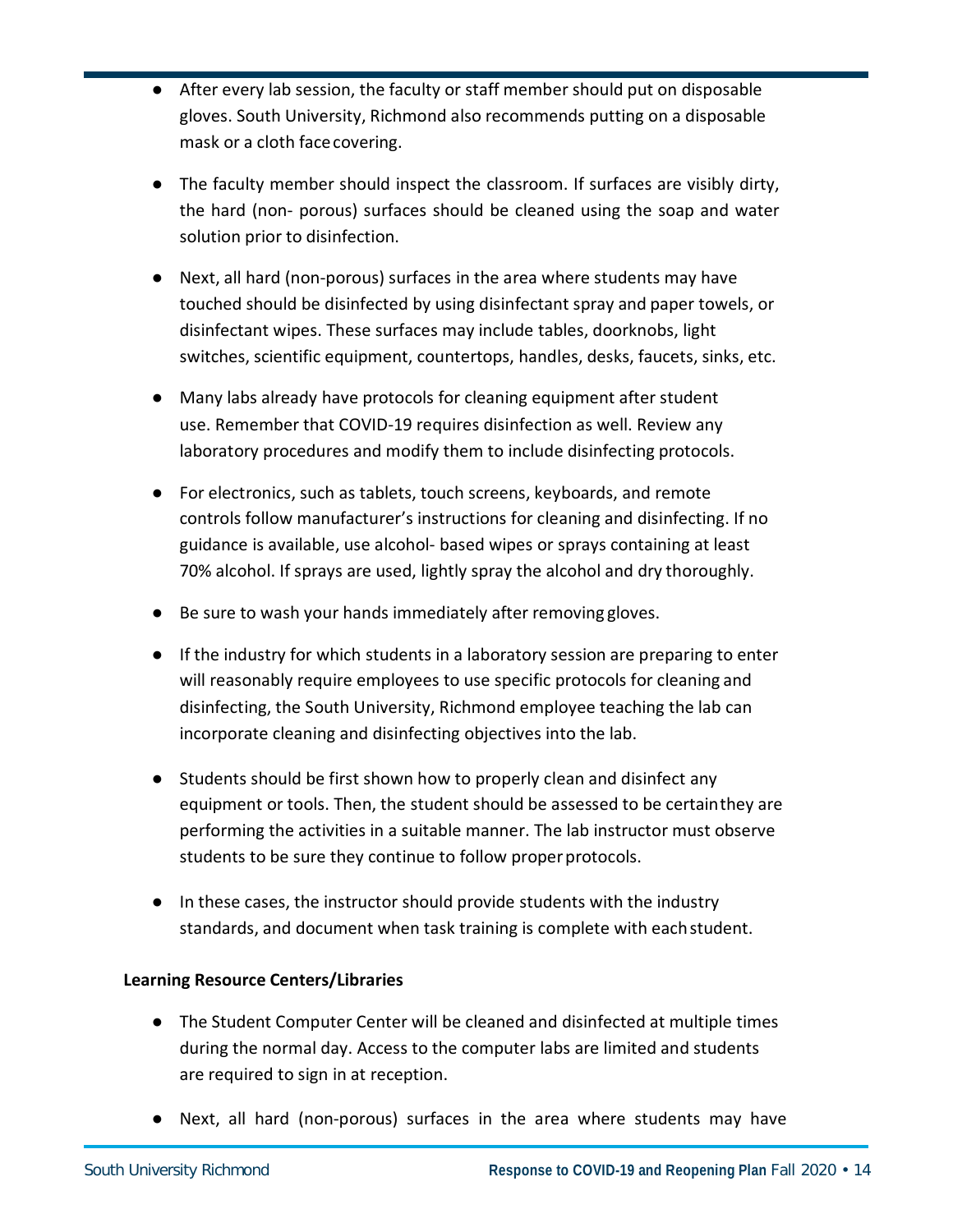touched should be disinfected by using disinfectant spray and paper towels, or disinfectant wipes. These surfaces may include tables, doorknobs, light switches, countertops, handles, desks, faucets, sinks, etc.

- For electronics, such as keyboards, mouse, and remote controls follow manufacturer's instructions for cleaning and disinfecting. If noguidance is available, use alcohol- based wipes or sprays containing at least 70% alcohol. If sprays are used, lightly spray the alcohol and dry thoroughly.
- Be sure to wash your hands immediately after removing gloves.

#### **Student Centers**

● Not applicable at this location

#### **Breakrooms**

● All breakrooms will be closed to faculty, staff and students.

#### **Facilities contacts at South University, Richmond**

- Security Office  $-$  (804) 727-6857
- Facilities (804) 727-6879
- Campus Director Direct (804) 727-6864
- Reception (804) 727-6800
- University Administration Facilities (561) 445-0950

# **7. Housing**

South University, Richmond's students live in their communities rather than in campus housing, so this category is not applicable. However, students will be encouraged to continue social-distancing and mitigating practices while at home and in their daily lives.

# **8. Consideration of vulnerable individuals (e.g. 65 years or older, underlying health conditions)**

Employees who may be more vulnerable to severe illness from COVID-19 (those overthe age of 65 and those with underlying medical conditions) are encouraged to self-identify and work with both their supervisor and Human Resources to explore alternative work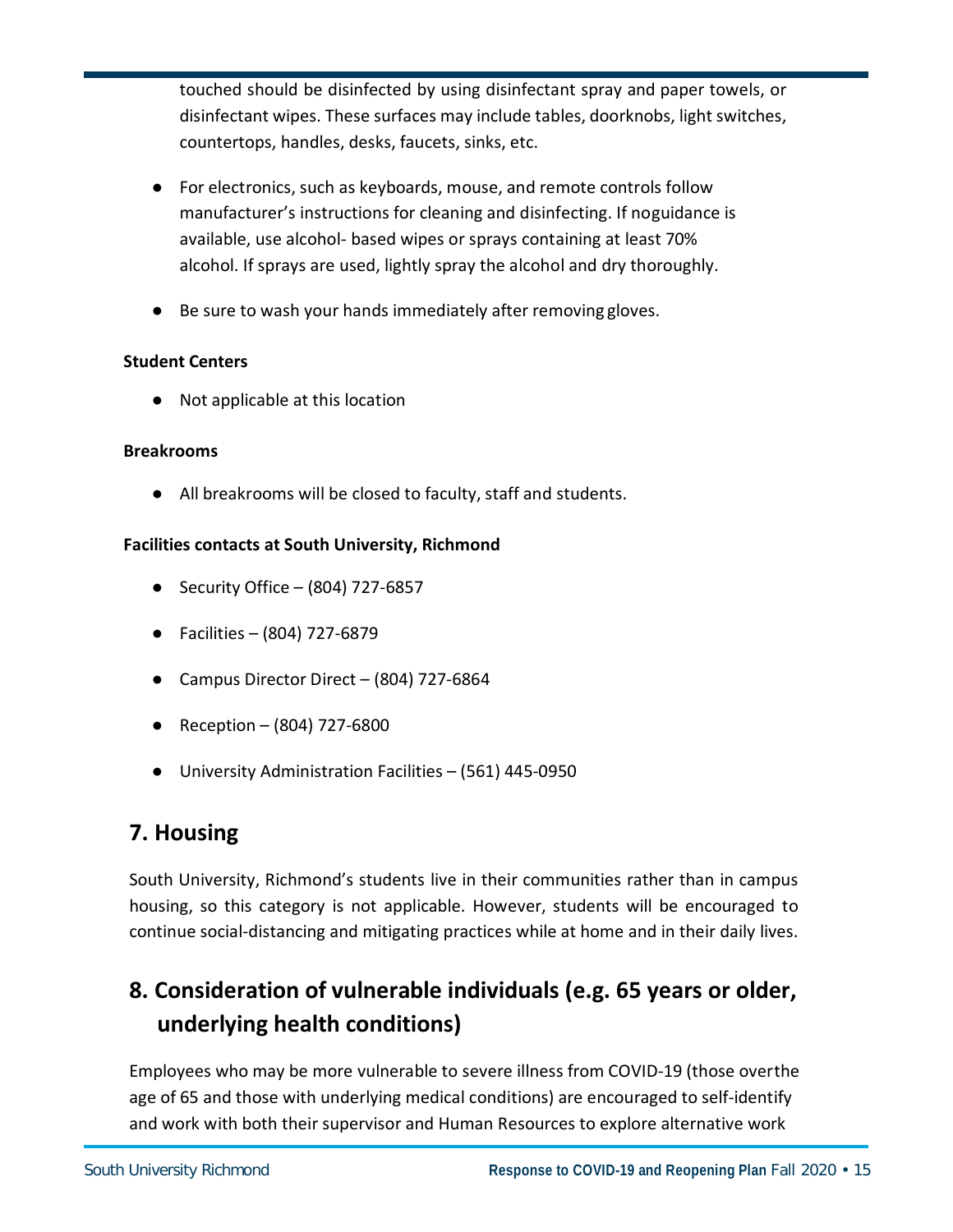arrangements such as telework and alternative schedules. Other potential options include changing work processes or work locations to minimize contact with students, patrons, and other employees and implementing other physical distancing measures within the office environment (installation of shields, rearrangement of workspaces to ensure at least 6 feet of distance between them, etc.). The campus will employ an interactive process to address concerns of vulnerable individuals. (See Appendix E)

The campus leadership will take steps to minimize employees' risk of exposure while making sure to be compliant with relevant laws like the Americans with Disabilities Act and the Age Discrimination in Employment Act.

#### **Policy Options to Support those at Higher Risk**

The campus will implement teleworking and alternative work schedules such as compressed work weeks and flexible work hours that may be available to employees.

#### **Leave Policies**

Employees may utilize available leave types in accordance with Human Resource Management policies.

Employees are encouraged to stay home when they are not feeling well and/or if they are exhibiting symptoms consistent with COVID-19 and to discuss their leave options with their supervisor and the Office of Human Resources. Employees diagnosed with COVID-19 are required to report their diagnosis to their supervisor and the Office of Human Resources.

#### **Return to Work after COVID-19 Illness**

Employees are required to follow Centers for Disease Control and Prevention (CDC) recommendations when ending isolation. When an employee may return to work and be around others depends on different factors for different situations.

Employees are to coordinate with their supervisors and Human Resources when planning to return to work.

# **9. International student considerations**

South University, Richmond does not have international students in attendance, at this time.

# **10.Partnership and communication/information sharingwith**  local community, health systems and other stakeholders.

South University, Richmond has a variety of partnerships with the local community,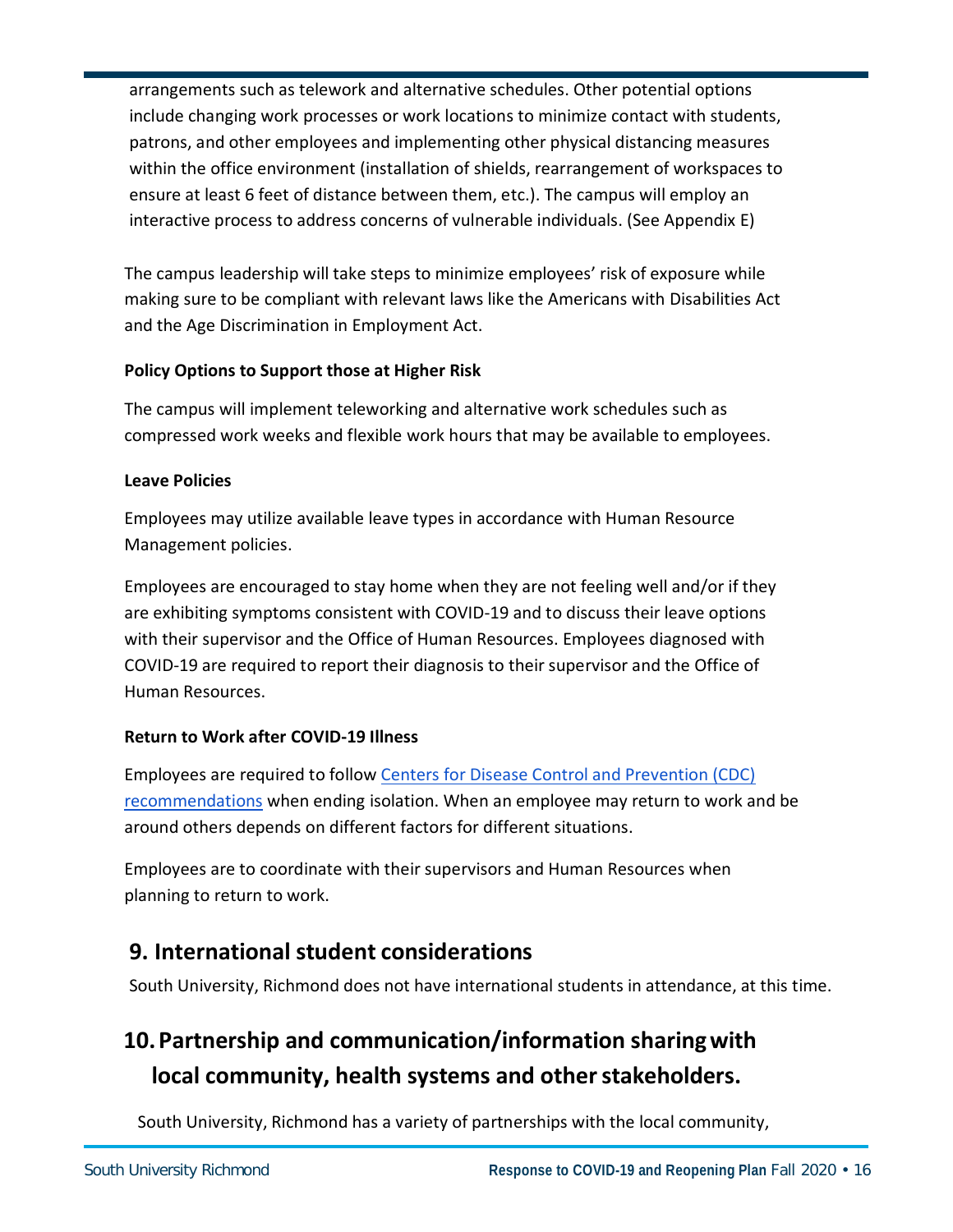health systems, and other key stakeholders with whom we have established Affiliation Agreements and Memorandums of Understanding (MOUs). Communication with these partners is ongoing, asmany of our students participate in clinical assignments and internships/externships. These partners will be apprised of our procedures, policies and expectations.

# **Section 11**: **Face coverings (students, faculty and staff)**

In a paper published by the Proceedings of the National Academy, the authors conclude that when "used in conjunction with widespread testing, contact tracing, quarantining of anyone that may be infected, hand washing, and physical distancing, face masks are a valuable tool to reduce community transmission" of COVID-19. As such, South University, Richmond will require students, faculty, and staff to wear face coverings inside buildings, especially in common areas where physical distancing is difficult (hallways, restrooms, breakrooms) and in classrooms, libraries, and labs. The following resources will be shared with all students, faculty, and staff: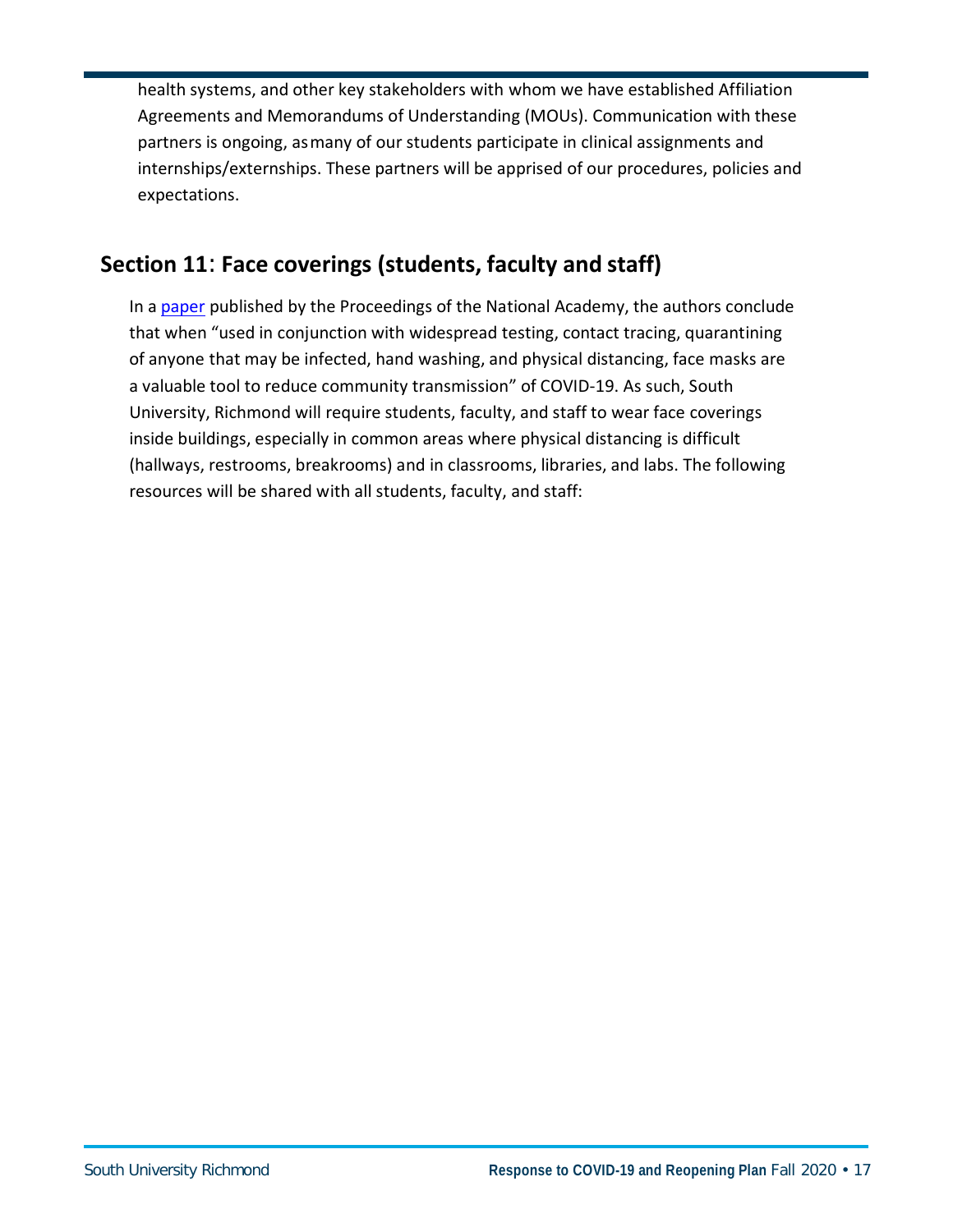# **Use of Cloth Face Coverings to** Help Slow the Spread of COVID-19

#### **How to Wear Cloth Face Coverings**

Cloth face coverings should-

- . fit snugly but comfortably against the side of the face
- be secured with ties or ear loops
- · include multiple layers offabric
- · allow for breathing without restriction
- · beable to be laundered and machine dried without damage or change to shape

#### **CDC on Homemade Cloth Face Coverings**

CDC recommends wearing cloth face coverings in public settings where other social distancing measures are difficult to maintain (e.g., grocery stores and pharmacies), especially in areas of significant community-based transmission.

CDC also advises the use of simple cloth face coverings to slow the spread of the virus and help people who may have the virus and do not know it from transmitting it to others. Cloth face coverings fashioned from household items or made at home from common materials at low cost can be used as an additional, voluntary public health measure.

Cloth face coverings should not be placed on young children under age 2, anyone who has trouble breathing, or is unconscious, incapacitated or otherwise unable to remove the cloth face covering without assistance.

The cloth face coverings recommended are not surgical masks or N-95 respirators. Those are critical supplies that must continue to be reserved for healthcare workers and other medical first responders, as recommended by current CDC guidance.

#### Should cloth face coverings be washed or otherwise cleaned regularly? How regulariy?

Yes. They should be routinely washed depending on the frequency of use.

#### How does one safely sterilize/clean a cloth face covering?

A washing machine should suffice in properly washing a cloth face covering.

#### How does one safely remove a used cloth face covering?

Individuals should be careful not to touch their eyes, nose, and mouth



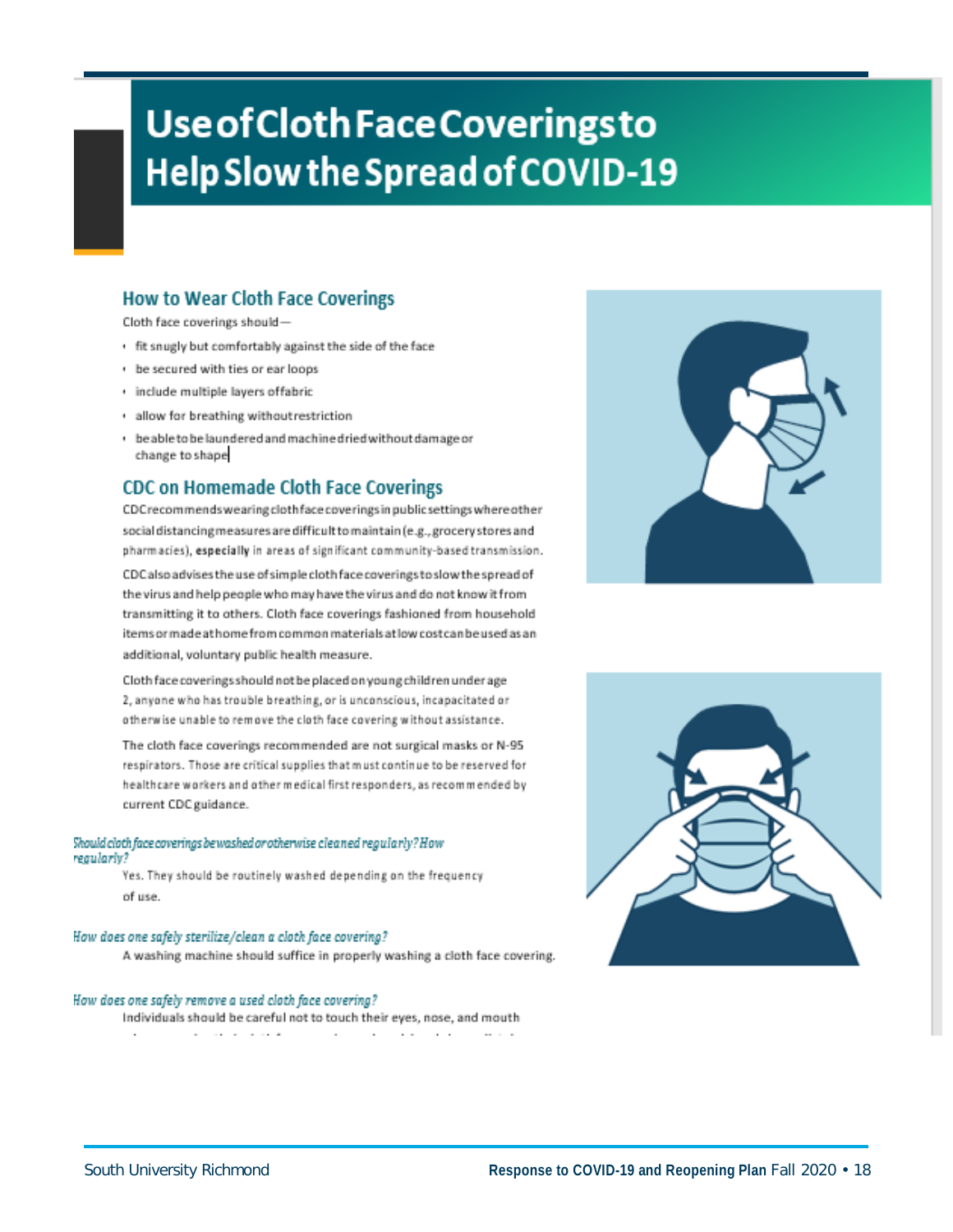#### **Sewn Cloth Face Covering** Materials

- \* Two 10"x6" rectangles of cotton fabric
- · Two 6" pieces of elastic (or rubber bands, string,
- clothstrips, or hairties)

#### · Needle and thread (or bobby pin)

- · Scissors
- · Sewing machine



- Tutorial
- 1. Cut out two 10-by-6-inch rectangles of cotton fabric. Use tightly woven cotton, such as quilting fabric or cotton sheets. T-shirtfabric will work in a pinch. Stack the two rectangles; you will sew the cloth face covering as if it was a single piece of fabric.



2. Fold over the long sides % inch and hem. Then fold the double layer of fabric over 1/4 inch along the short sides and stitch down.



3. Runa6-inchlengthof1/8-inchwideelasticthroughthewiderhem oneachside of the cloth face covering. These will be the earloops. Use a large needle or a bobby pinto thread it through. Tie the ends tight.

Don't have elastic? Use hair ties or elastic head bands. If you only have string, you can make the ties longer and tie the cloth face covering behind your head.



4. Gently pull on the elastic so that the knots are tucked inside the hem. Gatherthesidesoftheclothfacecoveringon the elastic and adjust so the mask fits your face. Then securely stitch the elastic in place to keep it fromslipping.

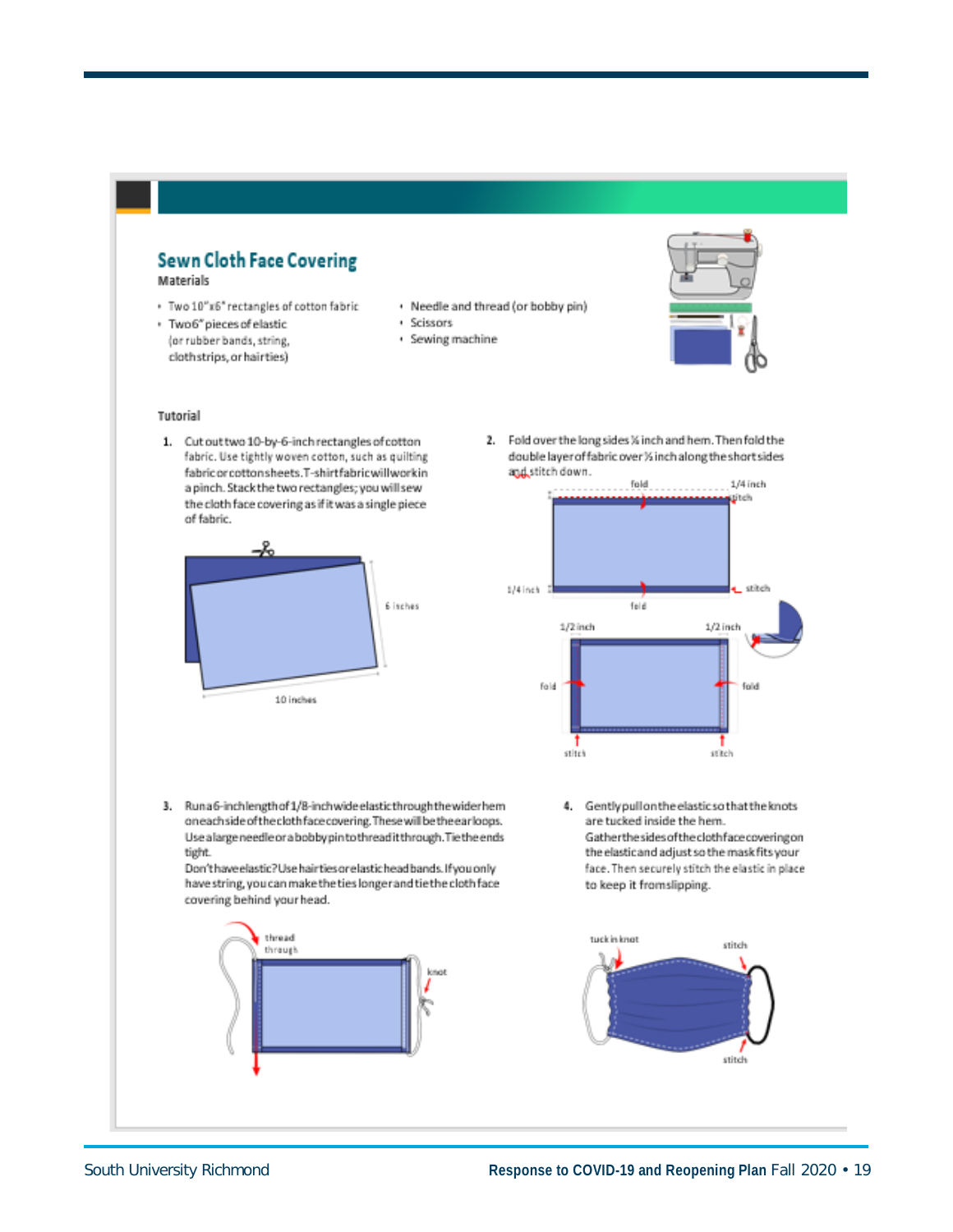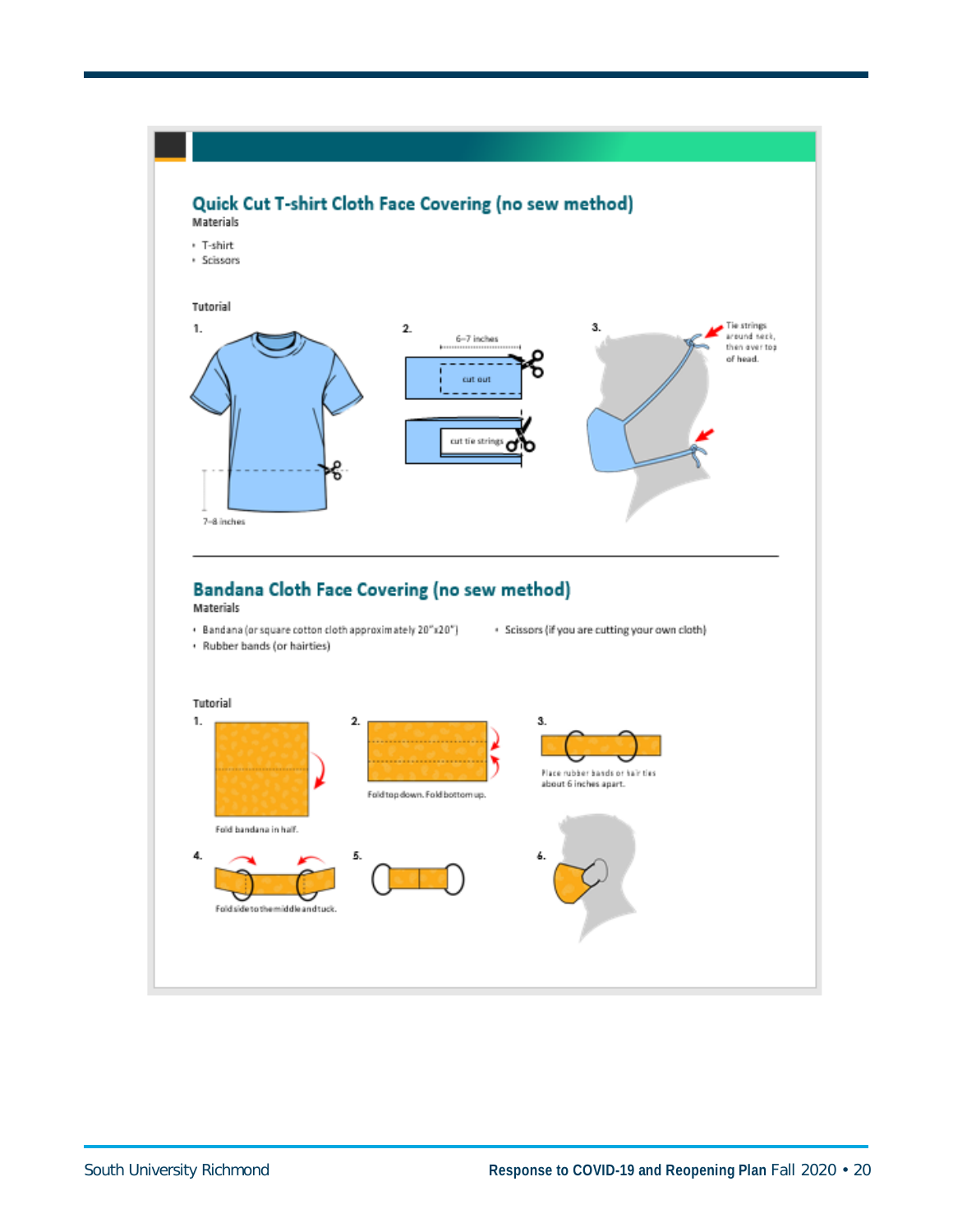# **12. Student Health Services**

South University, Richmond does not provide Student Health Services. Students will have the following health resources available to them in the community:

- **Community resources document on South University, Richmond website**
- Henrico County Mental Health Resources
- Henrico County Community Services
- Virginia Association of Free and Charitable **Clinics**
- Planned Parenthood

# **13. Large events, including athletic events, and others such as ceremonies or performances**

South University, Richmond does not have athletic teams, nor will the campus be holding any large gatherings moving forward. For example, our commencement has been moved to a virtual format to ensure the safety of our students and their families, our faculty and staff.

# **14.Communications strategy**

An effective communications plan is multi-layered and ongoing. South University, Richmond began communicating with students, faculty and staff in mid-June about the Summer and Fall quarters, and will continue to do so. The Campus Director and Dean of Student Affairs have conducted a number of virtual meetings to ensure that our employees and students could share their concerns and ask questions. Further, the Chancellor of the University, the South University, Richmond Campus Director, and Dean of Student Affairs have sent a number of emails to all stakeholders outlining the University's plans and will continue to do so, such that all stakeholders are apprised of changes as they occur.

**Strategy**: Emphasize all the positive initiatives happening at the campus and communicate how we are protecting people and advancing education and student success safely.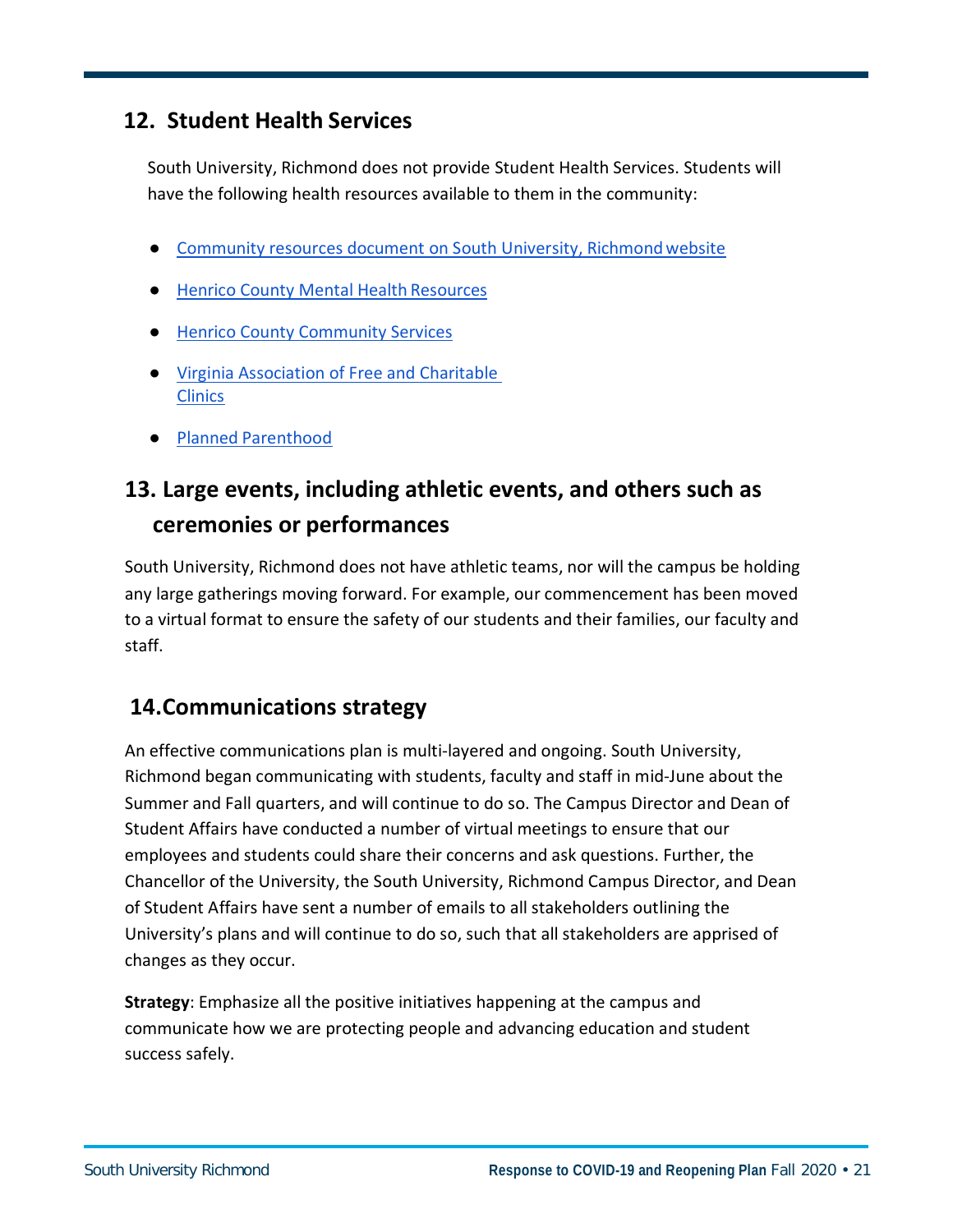# *Actions and communication timeline*

Summary of Activity:

- February 28, 2020: South University communicated with all students, faculty and staff that the University is monitoring the COVID-19 situation in collaboration with local and national authorities and instructed all to practice CDC preventive measures.
- March 2, 2020: South University launched a section on the main website dedicated to COVID-19 University announcements to keep the South community up-todate: https://www.southuniversity.edu/about/coronavirus-info-resources
- March 9, 2020: South University disseminated the South University Emergency Preparedness Plan to University and Campus Leadership to utilize if a situation were to occur at a University location. Talking points were also disseminated to staff members regarding the University's response to COVID-19.
- March 11, 2020: Students at the Richmond campus self-reported possible exposure to someone who was being tested for COVID-19 through their employment at nearby healthcare facilities. The University closed this campus for cleaning at the direction of the Virginia Department of Health and recommended that those students self-quarantine for 14 days. All classes moved from onground to a virtual teaching format through the end of winter quarter at this campus.
- March 12, 2020: A student at the Tampa campus self-reported contact with a patient who had a confirmed diagnosis of COVID-19. The student was instructed to self-quarantine for 14 days. The Tampa campus cancelled classes on Friday, March 13, and all classes moved from on-ground to a virtual teaching format through the end of winter quarter at this campus. The University worked with the Hillsborough County Department of Health to clean the facilities.
- March 13, 2020: Chancellor Steve Yoho provided an update to all faculty and staff regarding the situations at the Tampa and Richmond campuses, as well as informing all that no confirmed cases of COVID-19 had been reported at any of the campus locations. He reiterated the CDC's recommendations of preventive measures to follow to prevent the spread of illness. All international university-sponsored travel was suspended until further notice, along with community events planned on campuses for the remainder of winter quarter.
- March 15, 2020: Chancellor Steve Yoho notified all campus-based students, faculty and staff that on-ground classes would move to a virtual learning format through the end of winter quarter. Onground classes were cancelled on Monday, March 16, and rescheduled once this transition took place at the Austin, Columbia, Montgomery, Richmond, Savannah and West Palm Beach campuses and the High Point and Orlando Learning Sites.
- March 18, 2020: The University shared an FAQ regarding the COVID-19 pandemic and alerted all South University community members that the University remains committed to supporting the needs of students, faculty and staff during this unusual time.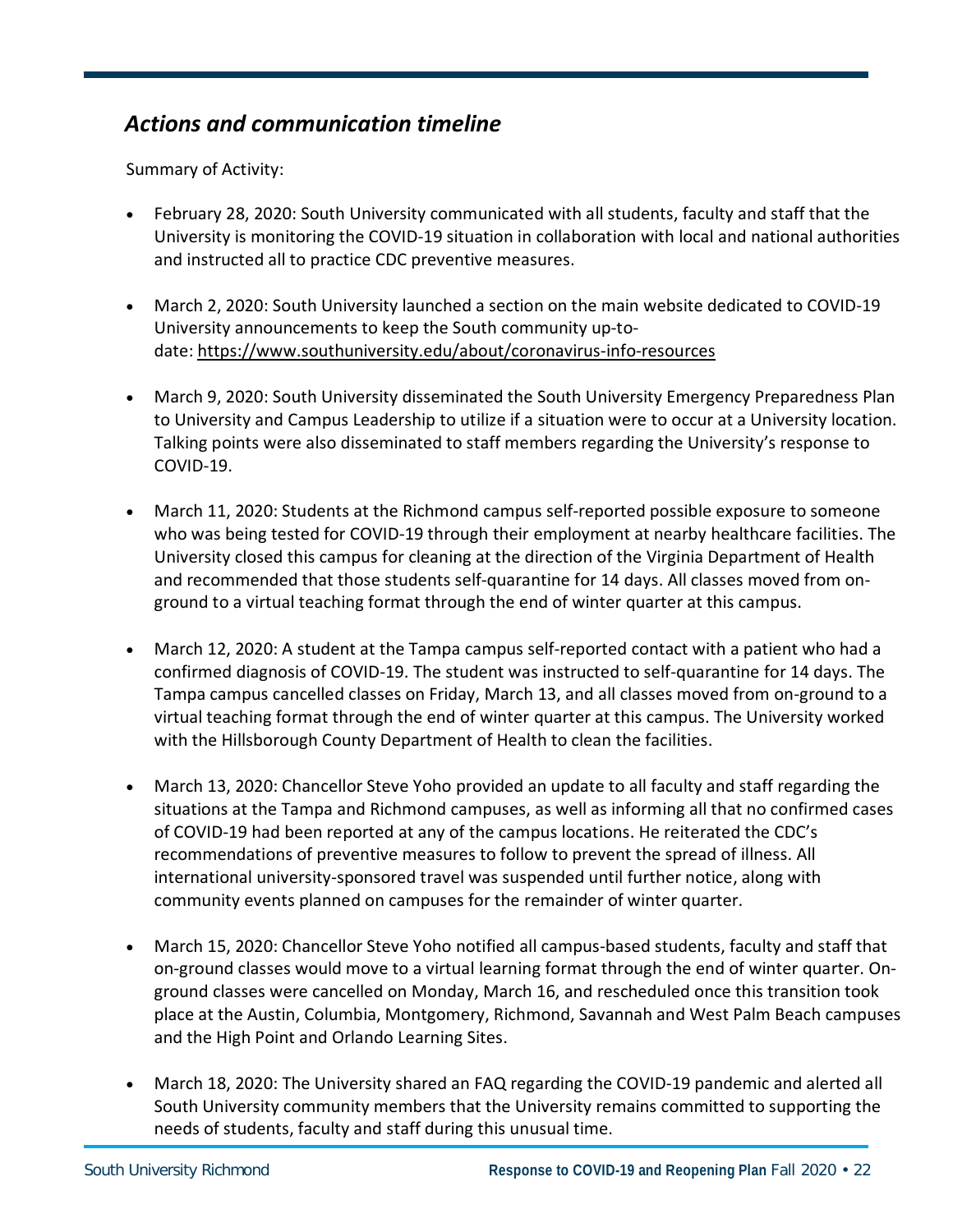- March 20, 2020: Chancellor Steve Yoho shared a message with the South University community that the University continues to operate and fulfill the educational mission and that the University will continue to offer support in this crisis.
- March 24, 2020: Chancellor Announcement of Spring quarter to be held through the virtual remote format SouthVR. **SouthVR** will provide students with real-time interaction with both instructors and classmates. In addition, faculty and program directors will hold virtual office hours, provide video tutoring, and schedule one-on-one meetings to further support our students. https://www.southuniversity.edu/about/south-vr
- April 15, 2020 South University has made the difficult decision to postpone commencement ceremonies and related in-person activities until a future date in which large public gatherings are determined safe. Campus leadership is working with ceremony venues to secure a new date, and will communicate this information with you as soon as it is available. Student degrees will still be conferred when they have satisfied all academic requirements to be eligible to graduate; all graduates are eligible members of the South University Alumni Association. Postponing the graduation ceremony does not change the exceptional achievements of our graduates, and we will celebrate together once it is safe to do so.
- April 23, 2020 A message from the Chancellor: For the safety of all of our campus-based students, staff and faculty, we will complete the **Spring quarter** using the virtual learning format, *SouthVR.* Full Statement
- May 11, 2020 South University is now preparing for a phased approach in our return to oncampus instruction and operations. At this time, we will be working with the College Deans and University Leadership to safeguard our students and their educational pathway to graduation. To do so responsibly we will begin to introduce hybrid instruction for specific programs, requiring a mix of in-person lab instruction, as well as, continuing with virtual remote didactic lectures to complete the elements required to progress in their courses. Read Full Statement
- July 2, 2020 The South University 2020 Return to Campus Plan can be accessed HERE. As the circumstances around the country continue to evolve, please know that South University considers your health and safety a top priority. We hope that you and your family stay safe and that we are confident that together we will continue your education and maintain a focus on preparing you for your future career opportunities.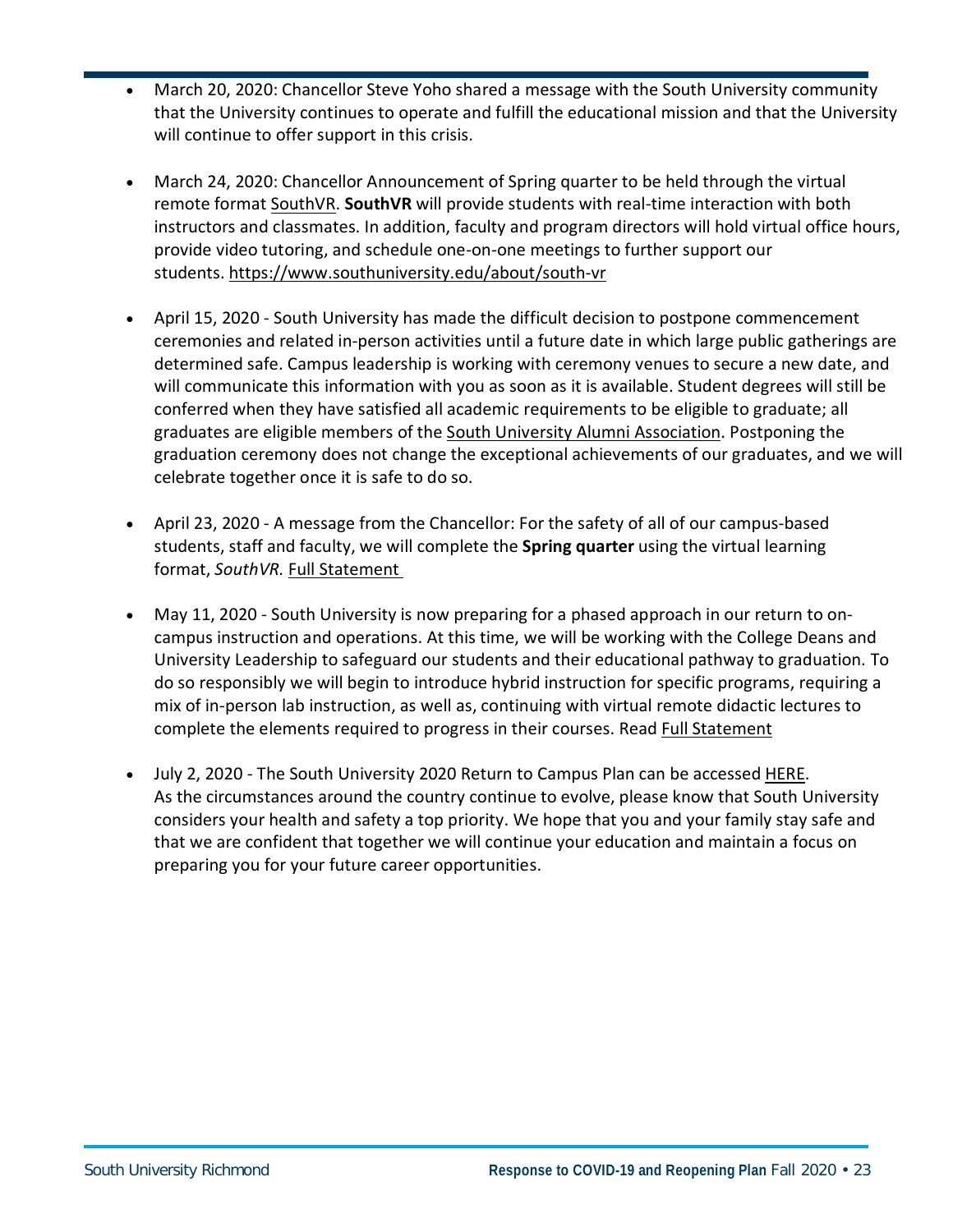# **15. Orientation and education/training, including antistigma training**

South University is committed to prevent COVID-19 stigma by:

Maintaining the **privacy and confidentiality** of those seeking healthcareand those who may be part of any contact investigation.

- Quickly communicating the risk, or lack of risk, from contact with products, people, and places.
- Correcting negative language that can cause stigma by sharing accurate information about how the virus spreads.
- Speaking out against negative behaviors and statements, including thoseon social media.
- Making sure that images used in communications show diversecommunities and do not reinforce stereotypes.
- Using media channels, including news media and social media, to speakout against stereotyping groups of people who experience stigma because of COVID-19.
- Suggesting the Employee Assistance Program/Student Assistance program, or virtual resources for mental health or other social support services for people who have experienced COVID-19 related stigma or discrimination.

| <b>Mental Health Resources</b>                     |                                                                                               |
|----------------------------------------------------|-----------------------------------------------------------------------------------------------|
| <b>Employee Assistance Program</b>                 | <b>Student Assistance Program</b>                                                             |
| Unum<br>1-800-854-1446<br>www.unum.com/lifebalance | Reach Student Assistance Program<br>855-691-4941<br>www.mylifeexpert.com (code<br>southuniv.) |
|                                                    |                                                                                               |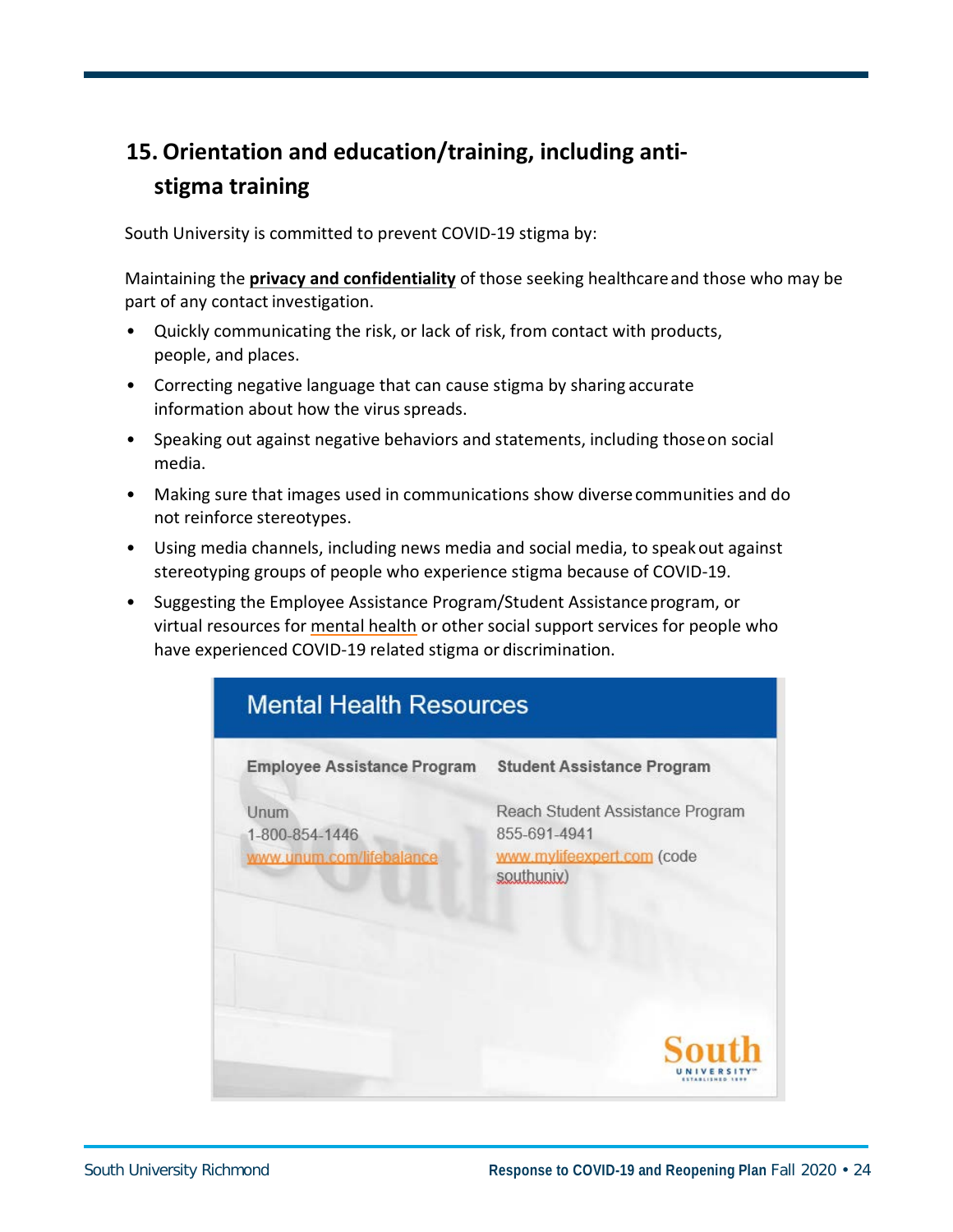# **SECTION B: MONITORING HEALTH CONDITIONS TO SECTION**

# **1. Daily health screening questions and/or other health monitoring approaches that can be used to monitor health of the campus population.**

Students and employees are required to self-monitor and self-screen daily. Students and employees are encouraged to watch for symptoms and use the CDC Coronavirus Self- Checker orthe Virginia Department of Health (VDH) COVIDCHECK to help make decisions and seek appropriate medical care.

Employees and students are encouraged to stay home when they are not feeling well and/or if they are exhibiting symptoms consistent with COVID-19.

#### **On-Campus Activity Screening Form**

Students or faculty who have any symptoms, recent exposure to others positive for COVID-19, or have an unexplained increase in body temperature *may not attend these activities* and must contact their instructor to make alternate arrangements.

| Program/Class:   | Date.            |
|------------------|------------------|
| Instructor name: | Instructor temp: |

| <b>Student Name</b> | <b>Body temperature</b><br>Afebrile (<100.4° F Core<br>temp) while not taking<br>antipyretics<br>(acetaminophen,<br>ibuprofen, etc.)? (Y/N) | Respiratory symptoms: cough,<br>shortness of breath, low grade<br>fever?<br>(Y/N) | In the previous 14 days, have<br>you had contact with someone<br>with a confirmed diagnosis of<br>COVID-19 or under<br>investigation for COVID-19 or is<br>ill with a respiratory illness? |
|---------------------|---------------------------------------------------------------------------------------------------------------------------------------------|-----------------------------------------------------------------------------------|--------------------------------------------------------------------------------------------------------------------------------------------------------------------------------------------|
|                     |                                                                                                                                             |                                                                                   |                                                                                                                                                                                            |

*Note: Instructors should be aware that touch-free or infrared thermometers may have different equivalent values of core body temperatures. Please consult user manual.*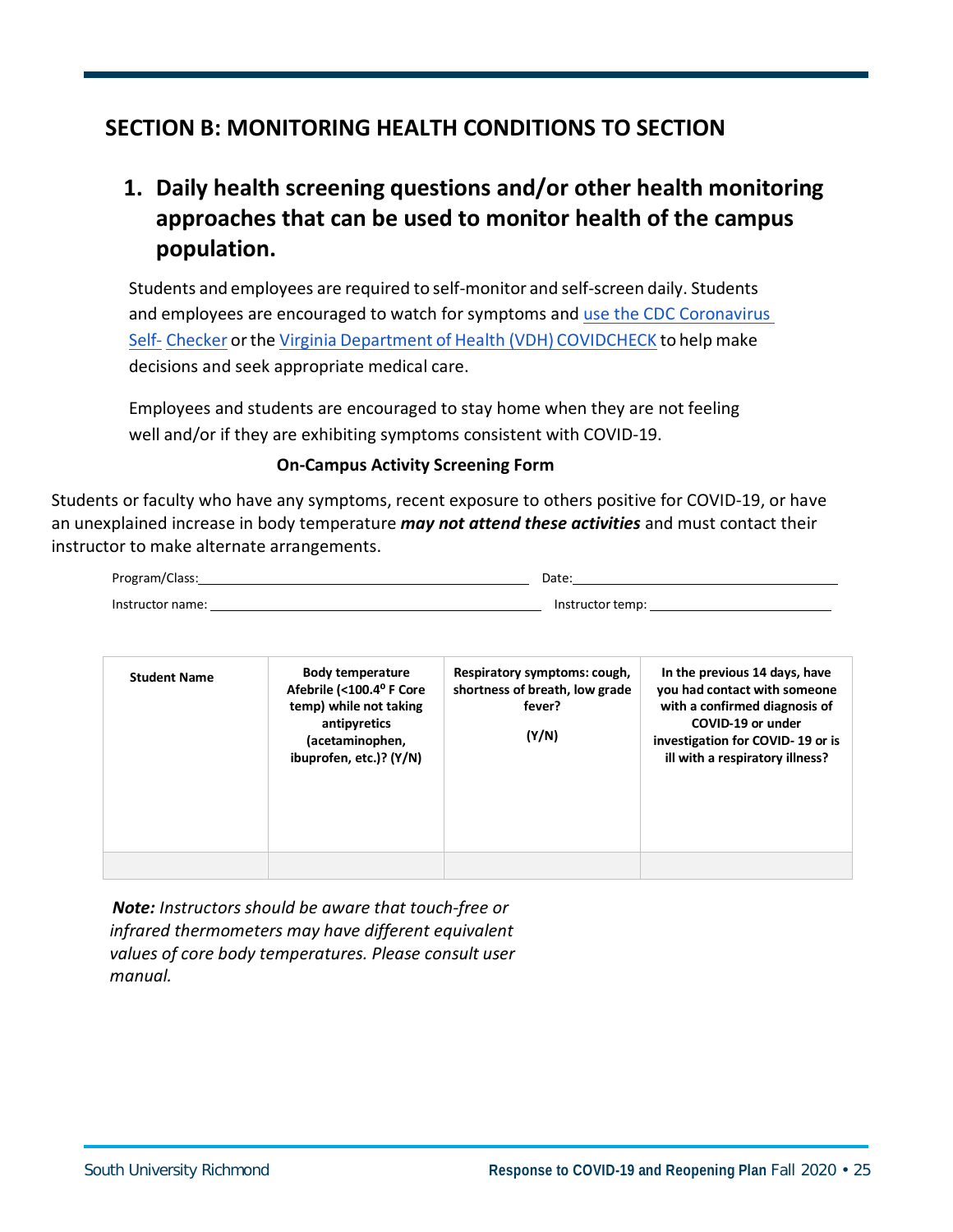#### **Instructional Protocols**

- 1. The maximum number of students and faculty members in each session is ten (10) people.
- 2. Seating in classrooms should be at least 6 feet apart in all directions for lecture/discussion/skills observation.
	- a. Excess seating should be removed.
	- b. The floor should be taped to identify appropriate distancing if not seated.
- 3. Rooms will be cleaned between groups by janitorial staff. Breaks between instructional sessions will be determined by the **On-Campus Student Laboratory Coordinator**.
- 4. Students may only enter through one designated door in each building. They must remain six feet apart while outside until they can be screened by a faculty member.
- 5. The use of ground-level learning spaces is preferred to avoid elevator use.
	- a. Elevator use should be limited based on space (ideally single occupant).
- 6. Student lounges will be closed to discourage gathering.
- 7. Students are only permitted on campus for the duration of the learning activity.
- 8. The use of learning spaces should be limited to minimize the burden on housekeeping.
- 9. Students may only visit the restrooms one at a time.

10. Instructors are required to screen each student and complete a South University On- Campus Screening Form before starting each on-campus activity. Forms must be submitted to the Program Director, who will provide a digital copy of weekly results to the **On-Campus Student Laboratory Coordinator.**

#### **Follow-Up**

- a. If a student or faculty member are febrile ( $\geq 100.4^{\circ}$  F core body temperature), while not taking antipyretics (acetaminophen, ibuprofen, etc.), they will not be allowed to participate in on-campus activities for at least 14 days. Febrile individuals should be advised to seek medical care and self-quarantine per CDC guidelines.
- b. If a student or faculty member does not follow the protocols outlined by the University, they will not be allowed to participate in on-campus activities and their attendance will be noted by the instructor who will take action based on university and program policies.
- c. If a student or faculty member tests positive for COVID-19, they are not to attend on campus activities until at least 14 days after their positive results *and* the resolution of all symptoms.
- d. If a student or faculty member has medium or high risk of exposure in the course of their professional roles as healthcare providers (not receiving instruction) as described by the CDC guidance for healthcare personnel, they will not be allowed to participate in on-campus activities for 14 days following exposure. Student or faculty members with low-risk exposure in the course of their professional roles as healthcare providers (not receiving instruction), as described by the CDC guidance for healthcare personnel, may be allowed on campus but must self-monitor, perform temperature checks, and wear a mask on campus at all times. Anyone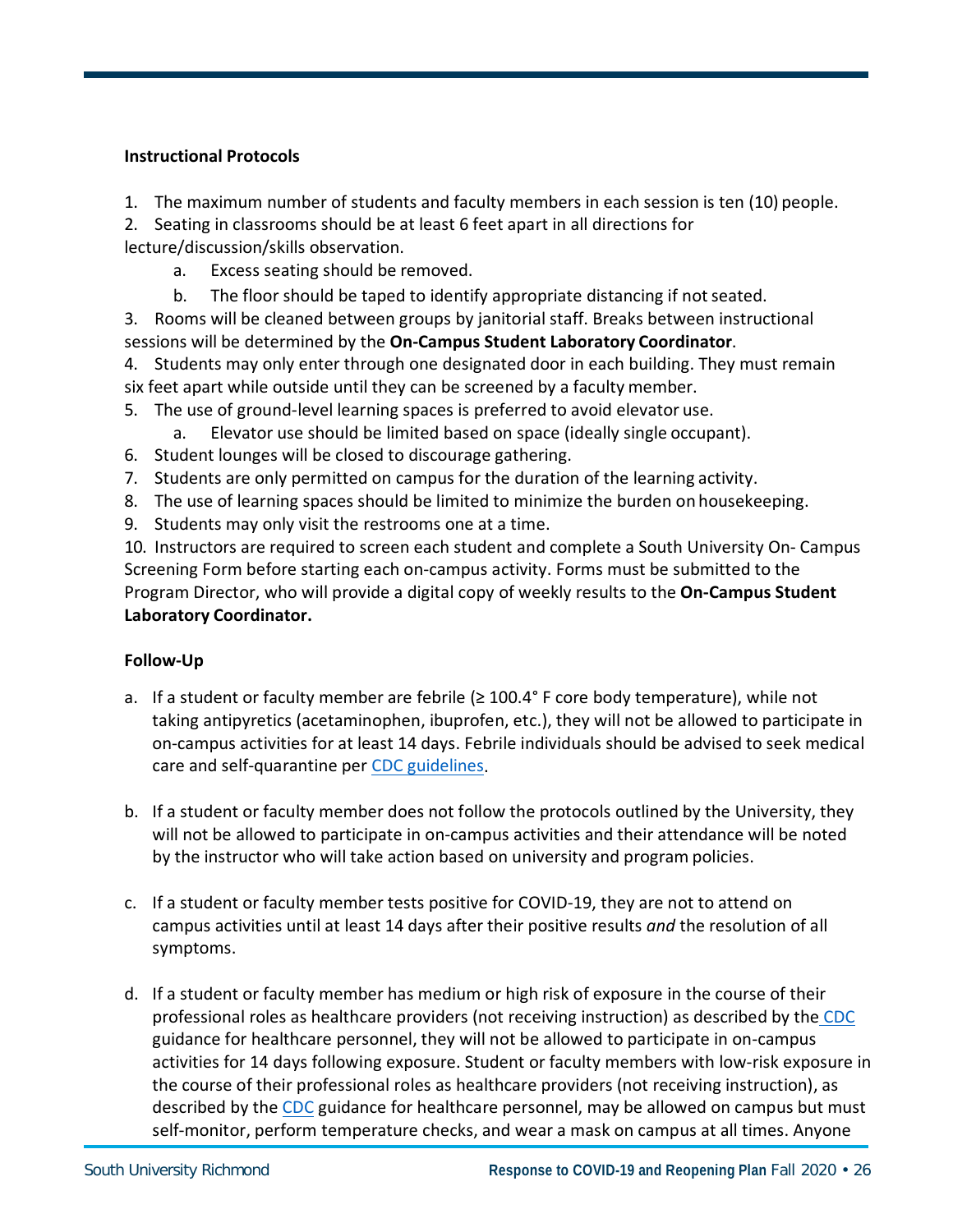with exposure should be instructed to follow current CDC guidelines, including self-isolation and seeking medical care if symptoms occur.

# **2. Campus level syndromic (disease) surveillance usingelectronic health record data or other disease surveillance methods as feasible.**

The University will be utilizing a campus-based incident log into which the campus leader will enter information about the health circumstance, those that person came into contact with, the kinds of notifications that took place, and actions that have or need to be taken. Information on that spreadsheet will be shared with the West Henrico County Health Department as appropriate.

# **3. Establishment of a testing strategy.**

Employees are required to report COVID-like symptoms to their supervisor and the Office of Human Resources and students to their instructor, program director, or dean of student services. The campus will identify access to testing for symptomatic students and employees. Additionally, the campus will isolate cases and quarantine close contact of cases working in collaboration with the local health departments.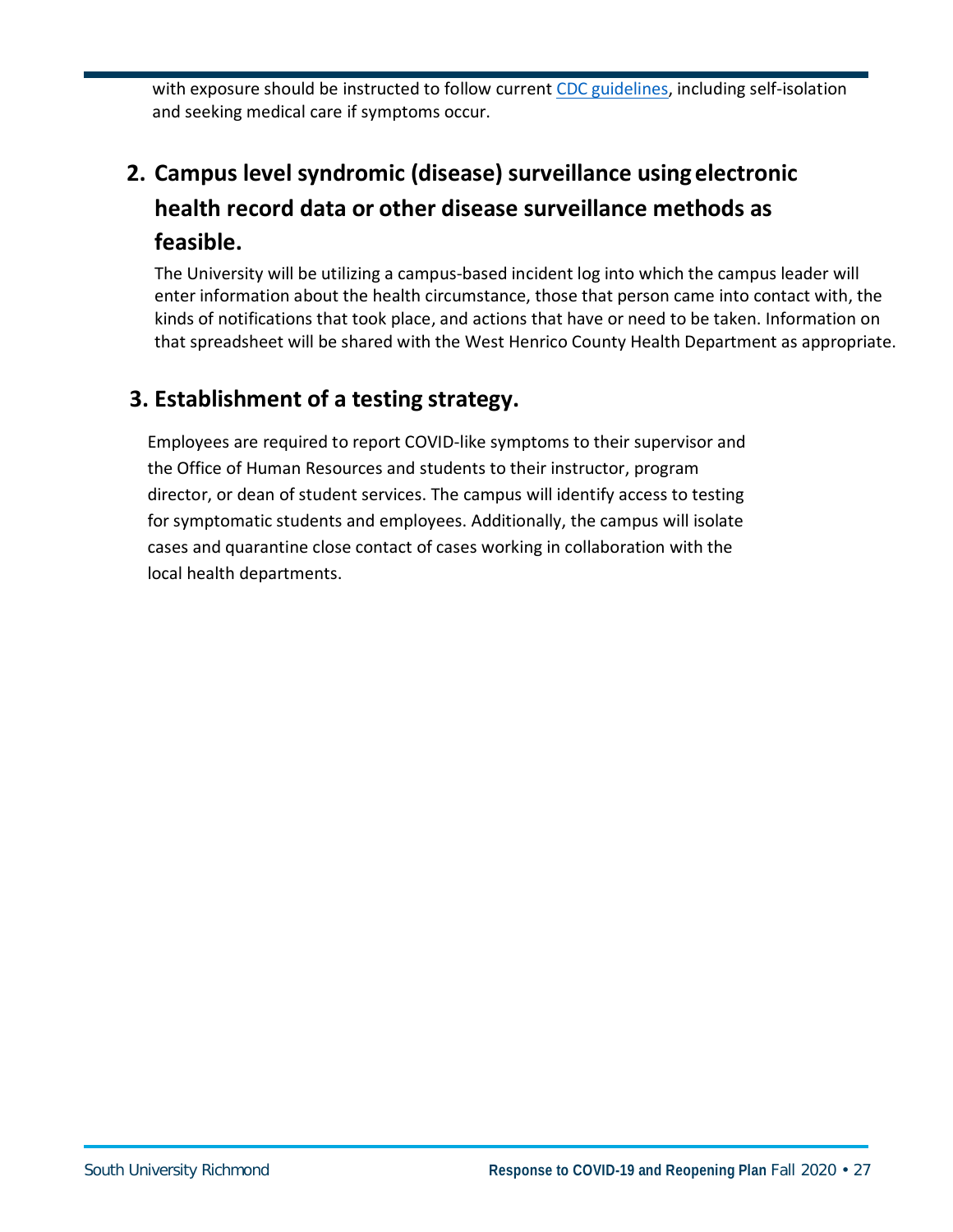# **SECTION C: CONTAINMENT TO PREVENT SPREAD OF DISEASE WHEN DETECTED**

## **1. Partnership with VDH for contact tracing**

See Section C3 - Campus Outbreak Management below.

# **2. Quarantining and isolating**

Quarantine and isolation helps protect the public by preventing exposure to people who have or may have a contagious disease.

**Quarantine -** separates and restricts the movement of people who were exposed to a contagious disease to see if they become sick.

**Isolation -** separates sick people with a contagious disease from people who are not sick.

The timeframe for self-quarantine is 14 days following the last day of exposure to a patient with COVID-19, to ensure that the contact does not get sick themselves and spread the virus to others. People who are in isolation should stay home until it's safe for them to be around others. In the home, anyone sick or infected should separate themselves from others by staying in a specific room or area and using a separate bathroom, (if possible).

- Be alert to symptoms fever, cough, shortness of breath or othersymptoms
- Take your temperature
- Practice Social Distancing
- Follow CDC Guidance if symptoms develop

If a student or staff member reports symptoms or a positive COVID-19 test, that person will be asked to leave the campus or location immediately. If that is not possible, the individual will be isolated in an empty office until such time as the person can safely leave or be picked up.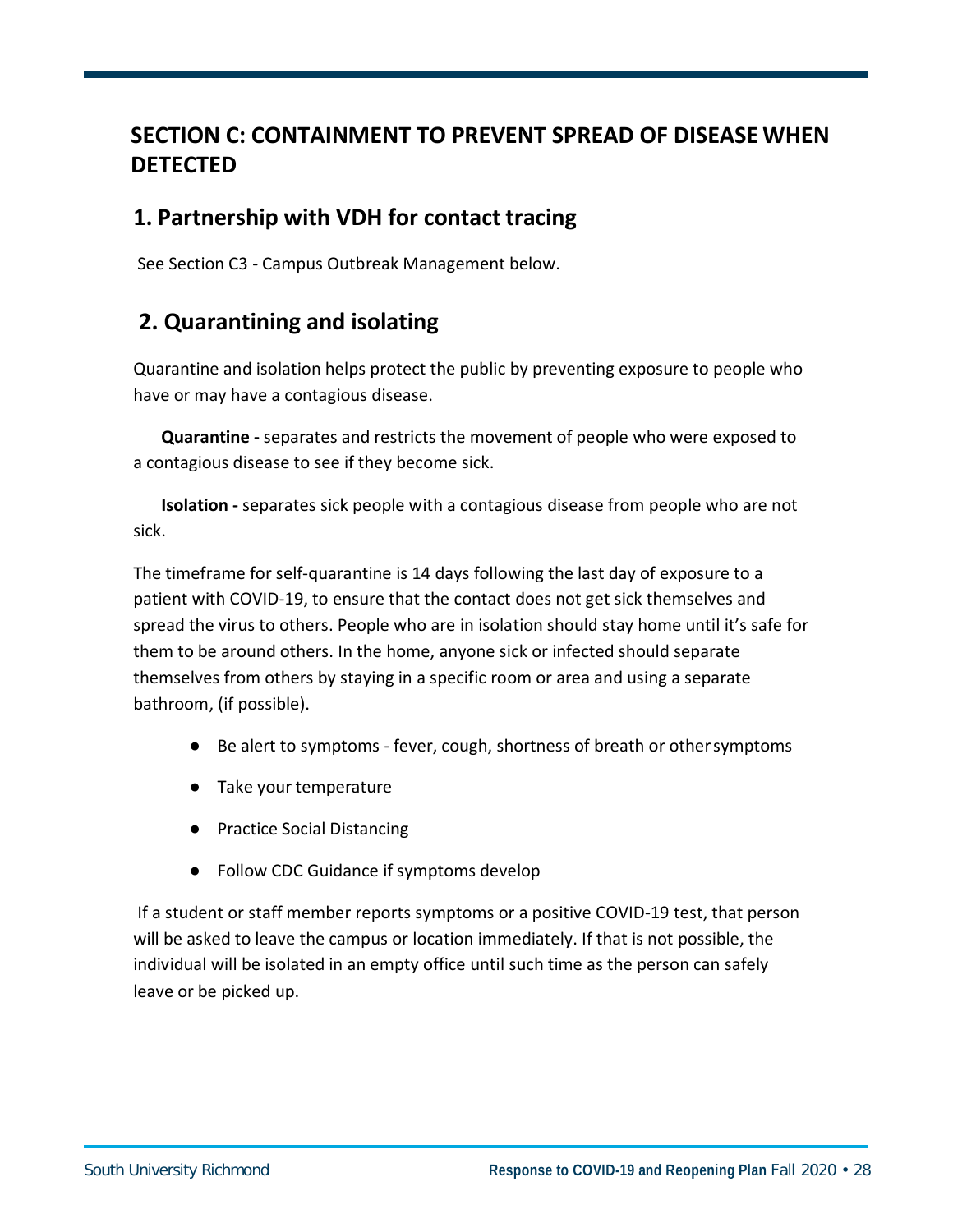## **3. Campus outbreak management**

South University, Richmond will implement a short-term building closure if a COVID-19 infected person has been on campus, regardless of the level of community spread. According to CDC recommendations, if South University, Richmond is notified by the local health department that an infected person has been on campus:

- Campus administrators, working with public health officials and University Administration, may choose to close buildings and facilities that had been entered by the individual(s) with COVID-19.
- Facilities employees will enter the affected spaces, wearing appropriate PPE, and sanitize the areas using an Air Mate Hurricane ES electrostatic fogger.
- Local health officials' recommendations for the duration and extent of class suspensions, building and facility closures, will be made on a case-by-case basis using the most up-to-date information about COVID-19 and the specific cases in the community.
- Campus leadership will partner with the VDH for contact tracing.

If a student learns they have tested positive for COVID-19, they should notify their instructor so the student can be isolated immediately, pending their safe removal from campus. The instructor should contact a campus dean.

# **4. Partnership with local health systems to ensure care for symptomatic individuals as needed. (e.g. a local health system representative could serve on the COVID-19 team)**

Our local health systems will be provided copies of this plan. Contact information for health coordinators can be found in Section A-2. Individuals who are symptomatic should quarantine for 14 days.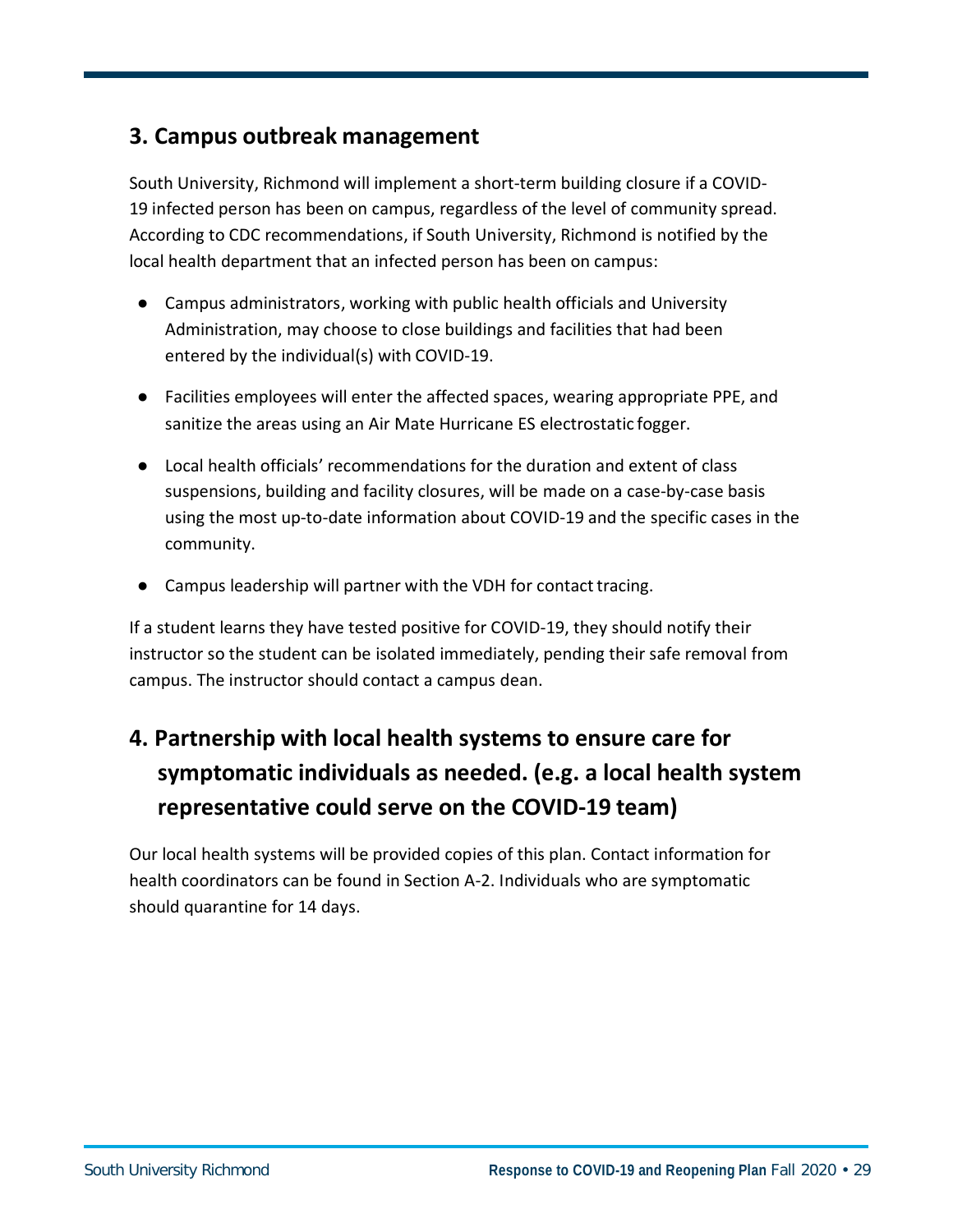# **SECTION D: SHUTDOWN CONSIDERATIONS IF NECISSATED BY SEVERE CONDITIONS AND/OR PUBLIC HEALTH GUIDANCE**

# **1. Plans regarding the criteria and process for campus dismissals or shutdowns. Decisions regarding dismissals and shutdowns should be made in consultation with local and state public health officials.**

South University, Richmond could implement a brief building closure if a COVID-19 infected person has been in that building, regardless of the level of community spread. Once the local health department confirms a positive COVID-19 test, health officials will notify South University, Richmond.

- South University, Richmond has designated campus officials who will receive notifications from local health officials.
- Health officials will assist administrators in determining a course of action, including whether a short-term closure of campus spaces or buildings is needed to ensure there is adequate time for cleaning and sanitizing. Campus leadership will work in concert with University Administration officials to determine the best course of action.
- Local health officials' recommendations for the duration and extent of class suspensions, building and facility closures, will be made on a case-by-case basis using the most up-to-date information about COVID-19 and the specific cases in the community.
- The campus will partner and cooperate with the Virginia Department of Health for contact tracing.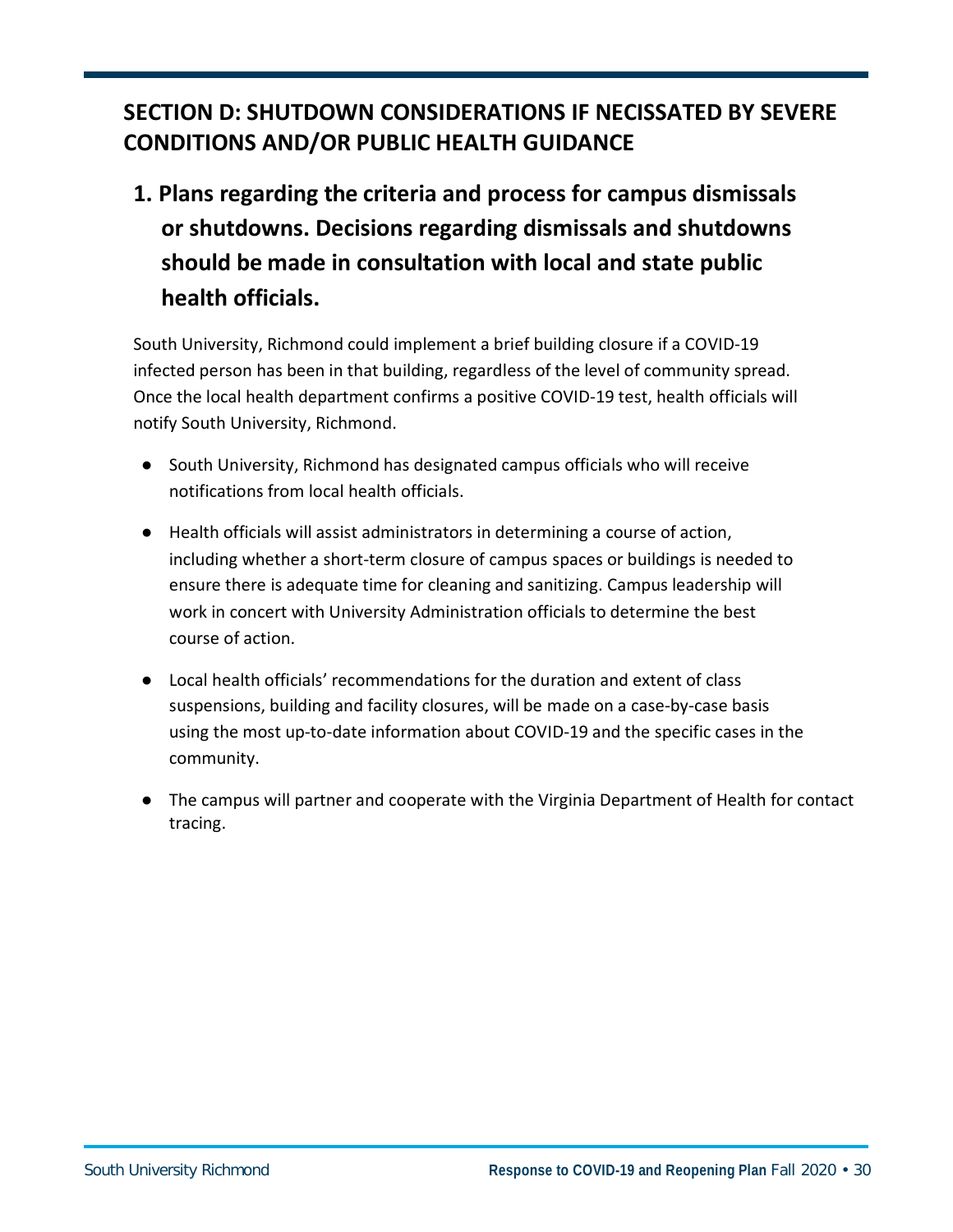# **2. Nature of reduced campus activity in the event of severe conditions/public health direction or guidance.**

In the event of severe conditions and public health guidance, campus activities will be reduced to essential staff and all student services in-person activities will be closed and offered virtually. Classroom instruction will be provided in the SouthVR format.

# **3. Considerations regarding student health and safety on campus versus returning home.**

The great majority of our students live locally. South University, Richmond will adhere to guidance from the following when determining student safety on campus:

- Governor Northam's Executive Orders and Reopening Guidelines
- Forward VA Blueprint
- CDC guidelines
- VDH guidelines

# **4. Communications plan for dismissals/shutdowns.**

If it is determined that the campus needs to be shut down due to excessive outbreaks the appropriate public health agencies will be notified and Dismissals and shut down will be communicated to employees and students through the RAVE emergency notification system. Messages are delivered through RAVE to e-mail, SMS and voice message.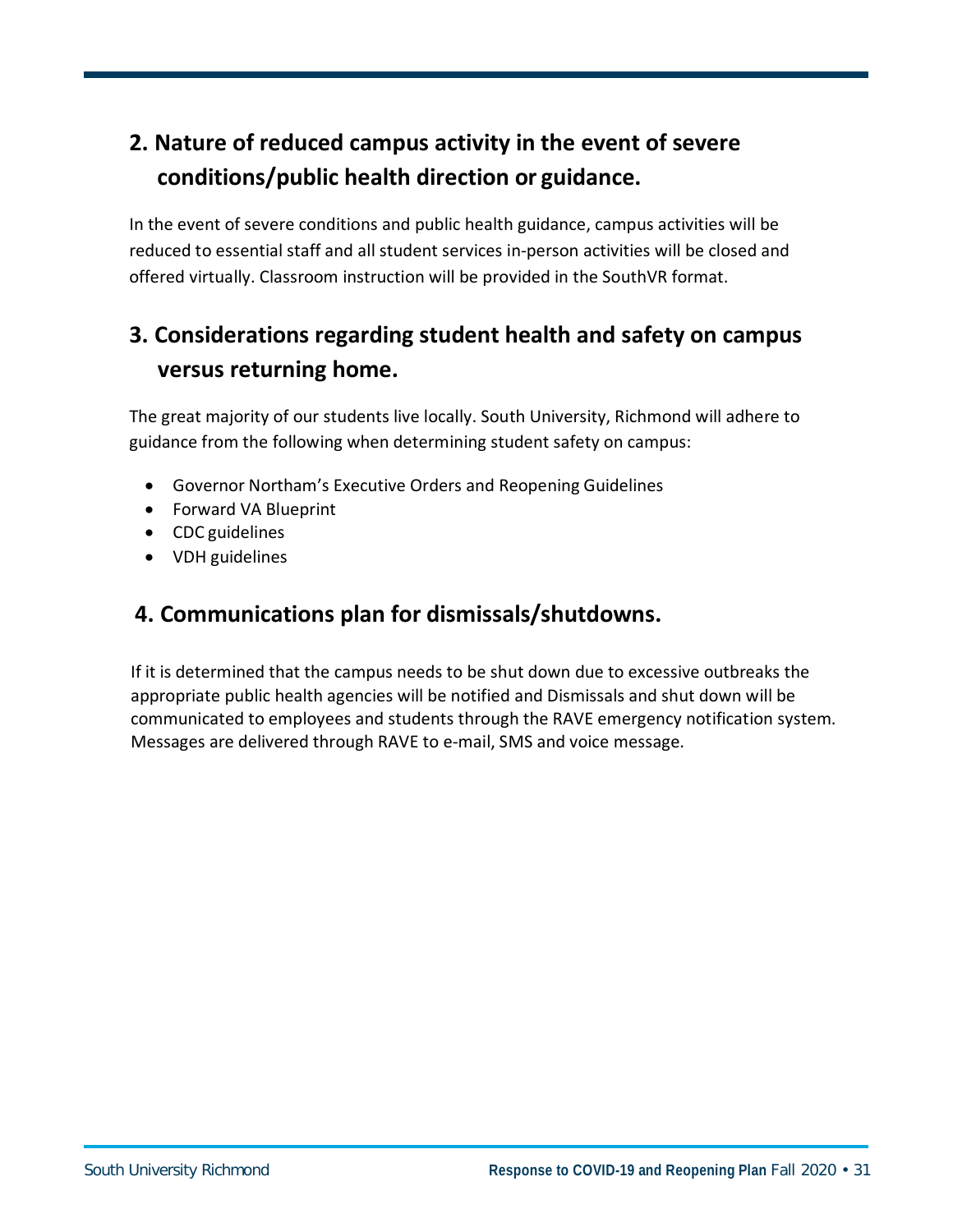#### **APPENDIX A: STUDENT RETURN TO CLASS**

### **Student On-Campus and Clinical Activity Acknowledgment Form**

South University is making every effort to create a safe environment for students and faculty. The university will continue to update the on-campus and clinical activity protocols based on CDC guidelines regarding the prevention of COVID-19.

As stay at home orders are lifted in each campus jurisdiction, students in programs with laboratory instruction and clinical rotations may participate in these in-person required learning activities. Student participation in on-campus or clinical activities is voluntary. If students have completed some course activities and assignments but do not wish to attend in-person experiences, they will receive an incomplete for the course and must work with the campus and program to plan for completing the course during a later term. Students may elect to withdraw from the course at any time. Withdrawal from a class should be discussed with the Program Director, Campus Dean/Director, and the Office of Financial Aid to determine how a change in enrollment would impact student aid.

For all activities, students should self-monitor for COVID-19 symptoms prior to on-campus or clinical participation.

• Students who have any symptoms of illness, an unexplained increase in body temperature, or recent exposure to others positive for COVID-19 *may not attend these activities* and must contact their instructor to make alternate arrangements.

#### **Student Requirements for On-Campus Activity Participation**

Students must submit a signed acknowledgment form to the Program Director *before* the start of on-campus attendance.

Adhere to all South University protocols established to prevent the spread of illness including (but not limited to):

- Wearing a face mask at all times on campus
- Limiting the extent of physical proximity to at least 6 feet when possible
- Use of frequent handwashing using soap or hand sanitizer that is at least 60%alcohol
- Avoidance of touching the face
- Participation in temperature checks while not taking antipyretics (acetaminophen, ibuprofen, etc.), by faculty before each on-campus session
- Shower and change all articles of clothing (scrubs, masks, shoes) followingattendance at clinical sites prior to arrival on campus. *Personal clothing items worn for clinical activities are not be worn on campus.*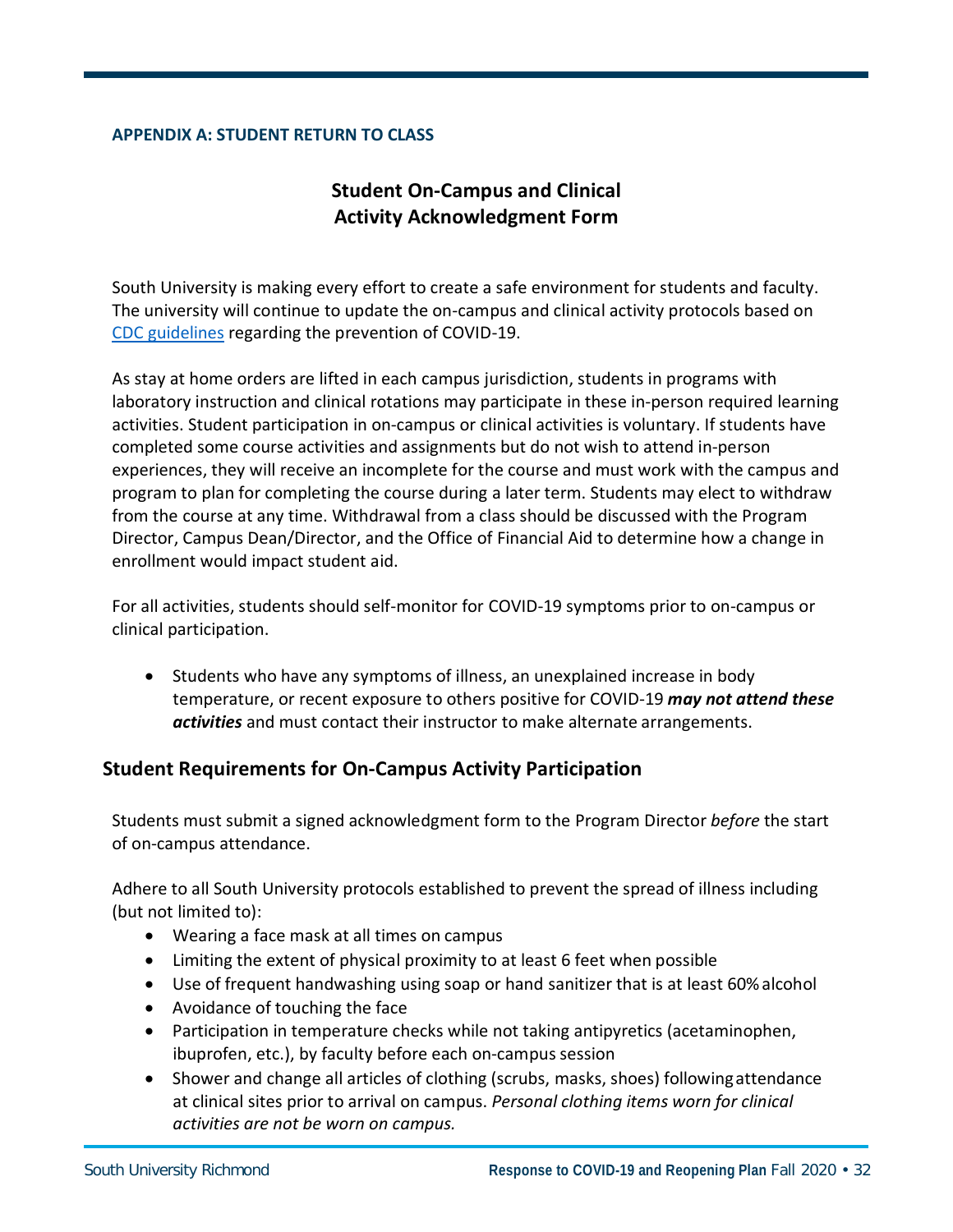# **Requirements for Clinical site Participation**

- PPE supplies should be sufficient for South University students to have consistent access to appropriate PPE for all situations in which PPE use is indicated by facility administration and policies.
- Students participating in direct patient contact activities as part of required clerkships or other required clinical experiences should be able to do so in an environment in which the patient population, preceptor supervision and teaching, and administrative/staff support are all adequate to ensure that students have sufficient opportunities to meet the goalsand objectives of the required clinical experience.
- South University students are NOT to participate in the care of patients who test positive for COVID-19 or patients who are considered Persons Under Investigation (PUI)<sup>1</sup>.
- Students must complete the WHO Infection Prevention and Control (IPC) for Novel Coronavirus (COVID-19) training and submit confirmation of participation to their clinical coordinator before starting Summer Quarter 2020 clinical/fieldwork experiences.

*1 Persons Under Investigation (PUI): Persons who are suspected of having COVID-19 based on signs, symptoms, and history but laboratory diagnosis has not been confirmed*

I agree to participate in clinical and laboratory activities requiring in-person attendance. I will adhere to the policies established by South University to prevent the spread of infection and accept the risk associated with these activities.

Student Signature **Date**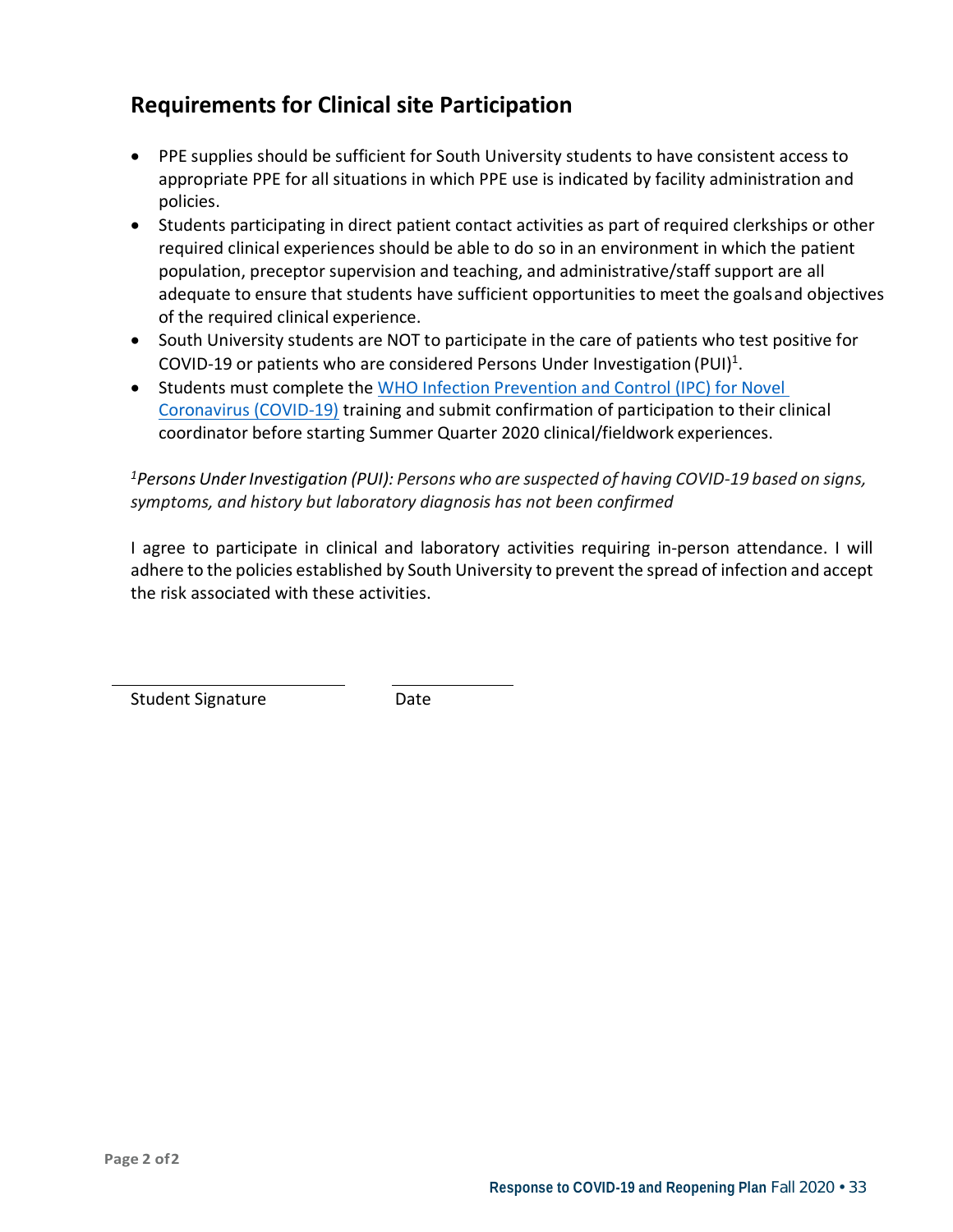#### **In alignment with state and local guidelines on campus, faculty staff must**

- Wear facial masks in any area outside of their office
- Maintain social distancing
- Not gather in groups larger than 10 people
- Stay home when sick
- Take preventative measures to avoid virus transmission

#### **Exposure**

- If a student or faculty member has medium or high risk of exposure in the course of their professional roles as healthcare providers (not receiving instruction) as described by the CDC guidance for healthcare personnel, they will not be allowed to participate in on-campus activities for 14 days following exposure.
- Student or faculty members with *low-risk exposure* in the course of their professional roles as healthcare providers (not receiving instruction), as described by the CDC guidance for healthcare personnel, may be allowed on campus but must self-monitor, perform temperature checks, and wear a mask on campus at all times.
- Anyone with exposure should be instructed to follow current CDC guidelines, including self-isolation and seeking medical care if symptoms occur.